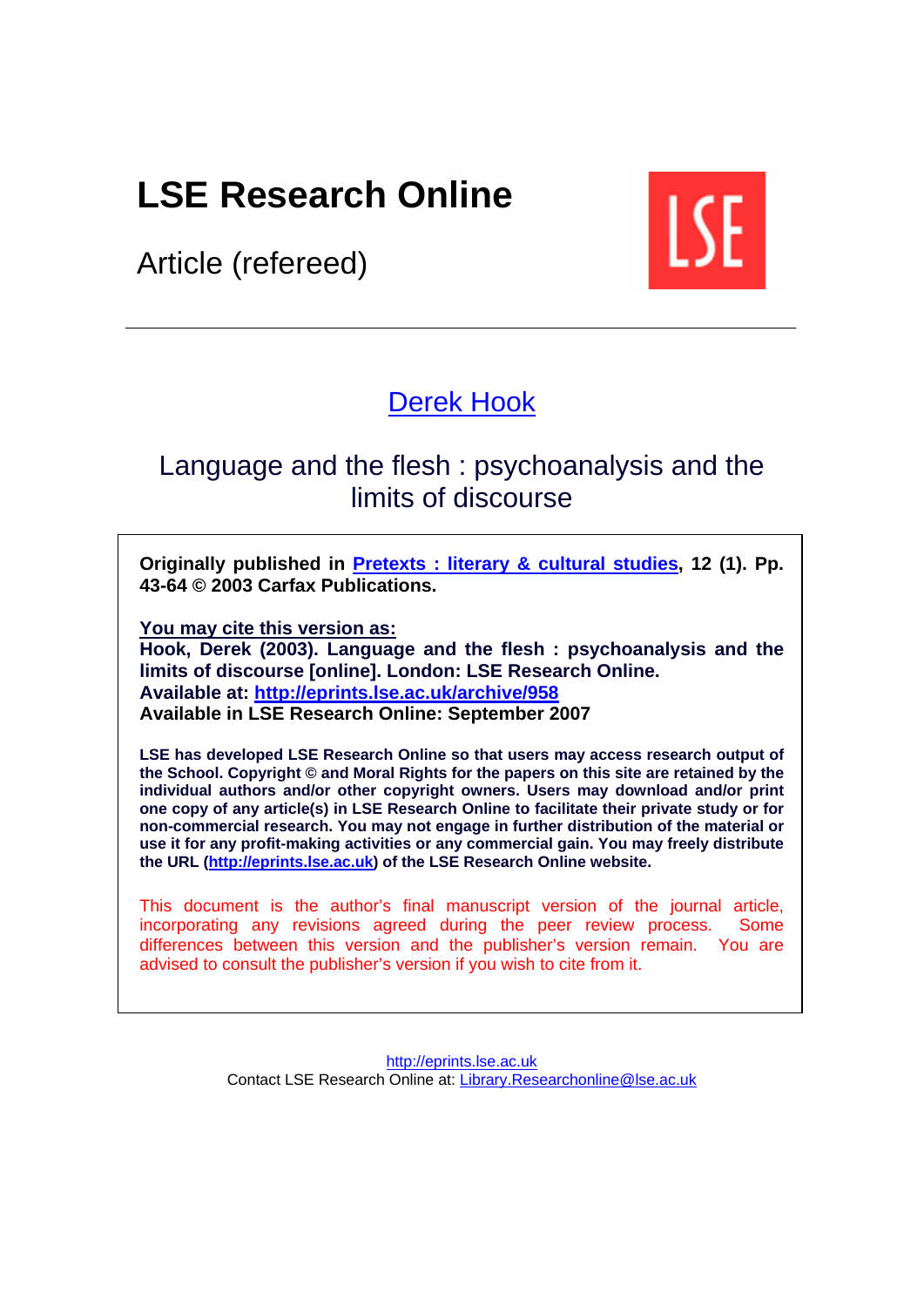## **Language and the flesh: Psychoanalysis & the limits of discourse**

#### *Derek Hook*

#### Abstract

*The recent preponderance of discursive or social constructionist approaches so currently popular within the critical social sciences, humanities and arts seems to call for a rival ontology, so as to delimit the analytical field of the discursive. The primary theoretical challenge of this paper is to do just this, to think, psychoanalytically, an ontological domain that both precedes, and exists in opposition to the discursive, that is, to the realm of language and the symbolic. The body and corporeality prove to be key players in this argument given that it is here, as Bryson (1996) puts it that we confront an "underground resistance from the boundary of the discursive empire" (p. 219). This body, as problem to representation, is able to induce a variety of disturbing experiences, reactions of dread, horror and nausea – reactions which typically mark the confrontation of discursive limits, arising at particularly those moments where signification fails and meaning collapses. These affects, along with the role of the body as limit-case of social or discursive meaning can variously be understood as the effects of the uncanny (in Freud), of the abject (in Kristeva), or the Real (in Lacan). A careful reading of these theories – across which a single explanatory trajectory may be traced – enables one to speculative about both the conditions of possibility for the speaking subject (and their significatory practices), and, by the same token, about the conditions of impossibility for this subject (and their ability to signify).* 

Once the world is declared to have become representation, and the real drops out of the system, the cultural sphere should be at peace, orbiting in the serene spaces of virtual reality. But the surprising consequence of the conversion of reality into spectacle is its obverse: a tremulous sensitivity to the real, an acute awareness of the moments when the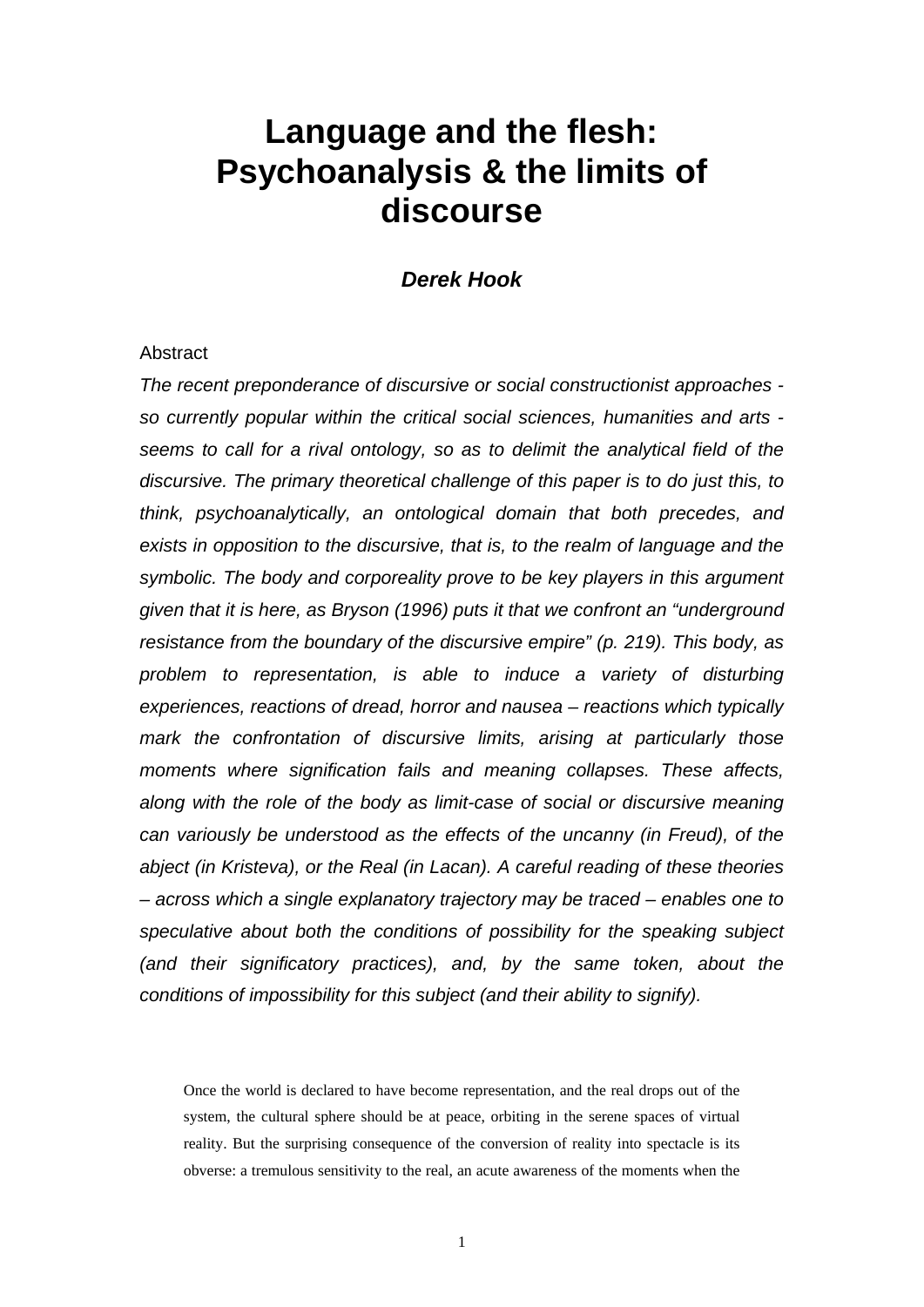virtual reality is disturbed, when it comes up against and hits that which it has notionally expelled from its system. Precisely because the system of discursive representation is supposed to have embraced everything there is…the subject's brushes with the real have a force they never possessed prior to the totalization of representation into "reality" (Bryson, 1996, pp. 220-221).

#### **Introduction.**

The recent "turn to the text", like the adherence to the notion of discourse, and the discursive or *constructed* nature of social reality, has come to represent something of a priority in much critical contemporary work in the social sciences, humanities and arts. It seems apparent however that it is necessary to delimit the field of the discursive, both so that the term does not simply become redundant - simply all-encompassing - and, by the same token, so that its critical and effective use is ensured by virtue of *an awareness of its limits*. This is the primary theoretical challenge this paper has set itself. More directly put, the preoccupation here is the attempt to think, psychoanalytically, an ontological domain that both *precedes* and *exists in opposition to* the discursive, that is, to the realm of language and the symbolic. Such a line of discussion will enable us to interestingly redraw the traditional divide between nature and culture, between natural and social worlds. A key player in this attempt to trace the limits of the discursive world will be the body, for it is the body, claims Bryson (1996) which most often proves symbolically recalcitrant, an "underground resistance from the boundary of the discursive empire" (Bryson, 1996, p. 219). The body often represents a challenge to 'signifiability'; or, in Bryson's (1996) terms, "the discourse that would officially carry the body off stumbles, falters, as it is experienced as running up against something that eludes the contractual exchange of signifiers: a density, a gravity, a standing-outside of discourse; an ecstasy of the body which cannot, will not, be sublimated into signifying space" (p. 219). This body which represents a problem to representation, this frequently unfathomable figure, is able to induce a variety of disturbing (and visceral) experiences, reactions of dread, horror and nausea – reactions which typically characterize the confrontation of discursive limits, arising at particularly those moments where signification fails and meaning collapses. These affects, along with the role of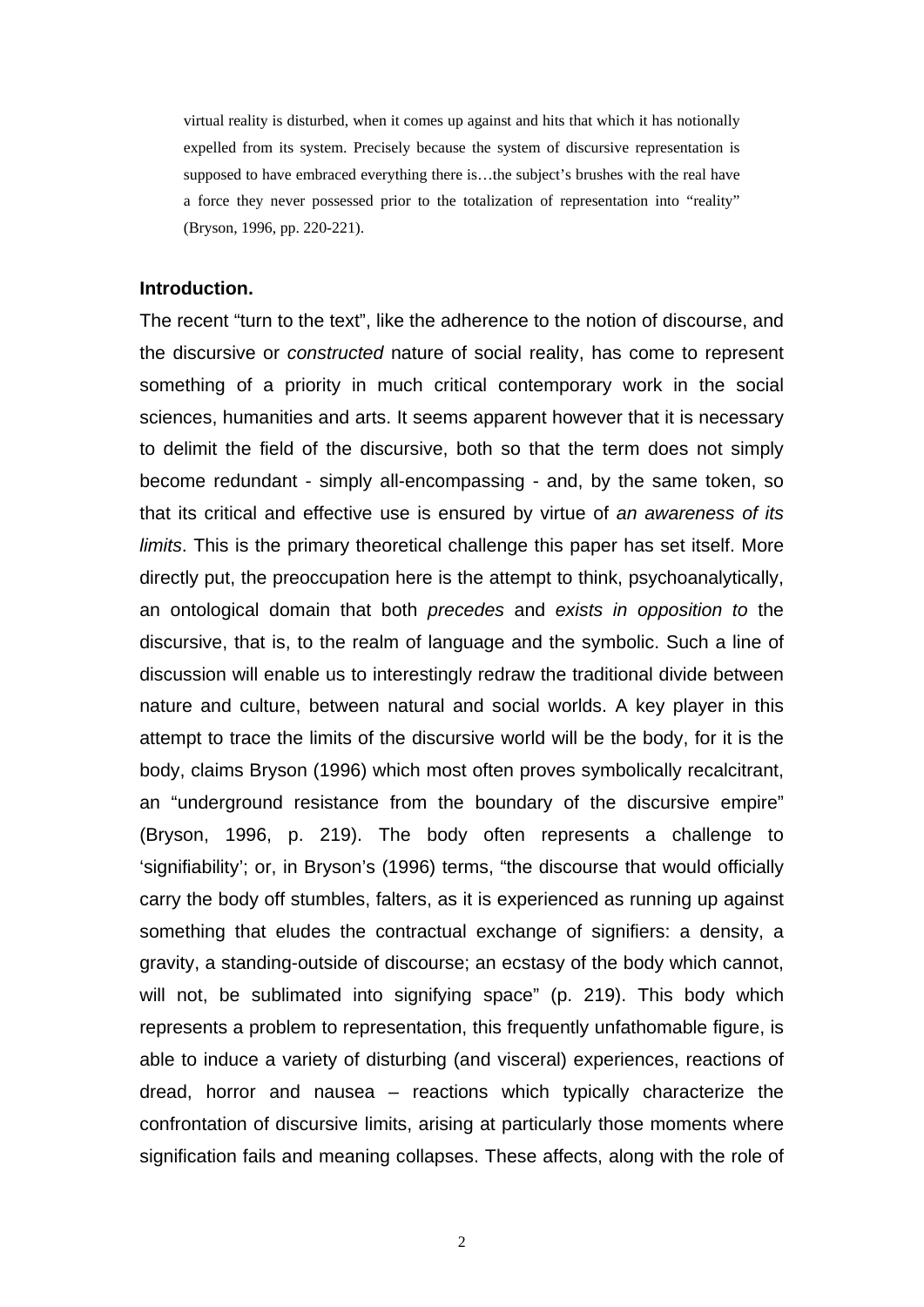the body as limit-case of social or discursive meaning can variously be understood as the effects of the uncanny (in Freud), of the abject (in Kristeva), or the Real (in Lacan). Indeed, in this connection, there is a theoretical trajectory discernable across the psychoanalytic explanations offered by Freud, Kristeva and Lacan, all of which emphasize, at some level, *the role of the body and corporeality both in the constitution of the speaking subject, and in the production, through signification, of meaning*. As Gross (1990a) suggests

The interlocking of bodies and signifying systems is…[for psychoanalysis] the precondition both of an ordered, relatively stable identity for the subject and of the smooth, regulated production of discourses and stable meanings (pp. 81-82).

The ways in which the body is coded Gross (1990a) notes, is made meaningful and rendered representable, "provide[s] some of the necessary conditions for discursive and cultural representation"(p. 81). My concerns here then are with both the conditions of possibility for the speaking subject and their significatory practices, and, by the same token, with the *conditions of impossibility* for this subject and their ability to signify*.* I turn first to Freud's account of the 'uncanny'.

#### **The 'uncanny'.**

Freud locates his (2001 [1919]) discussion of the uncanny squarely within the domain of aesthetics, as an elusive or troubling quality of feeling. Herbst (1999) provides a useful shorthand introduction to the term; Freud's 'uncanny' is that eerie feeling, he claims, "like déjà vu with a twist of fear…[that] can catch us unawares and give our entire understanding of the world new terms of reference" (2001, p. 102). Freud considers the uncanny to be a distinct subvariety of fear, "that class of the frightening which leads back to what is known of old and long familiar" (2001, p. 220). In this connection he points to a paradox in the etymology of the word. Historically the German term *heimlich* (i.e. the rough German equivalent of 'uncanny') has meant both that which is familiar, agreeable or homely and that which is concealed and kept out of sight. What we are able to detect here is not only the fundamental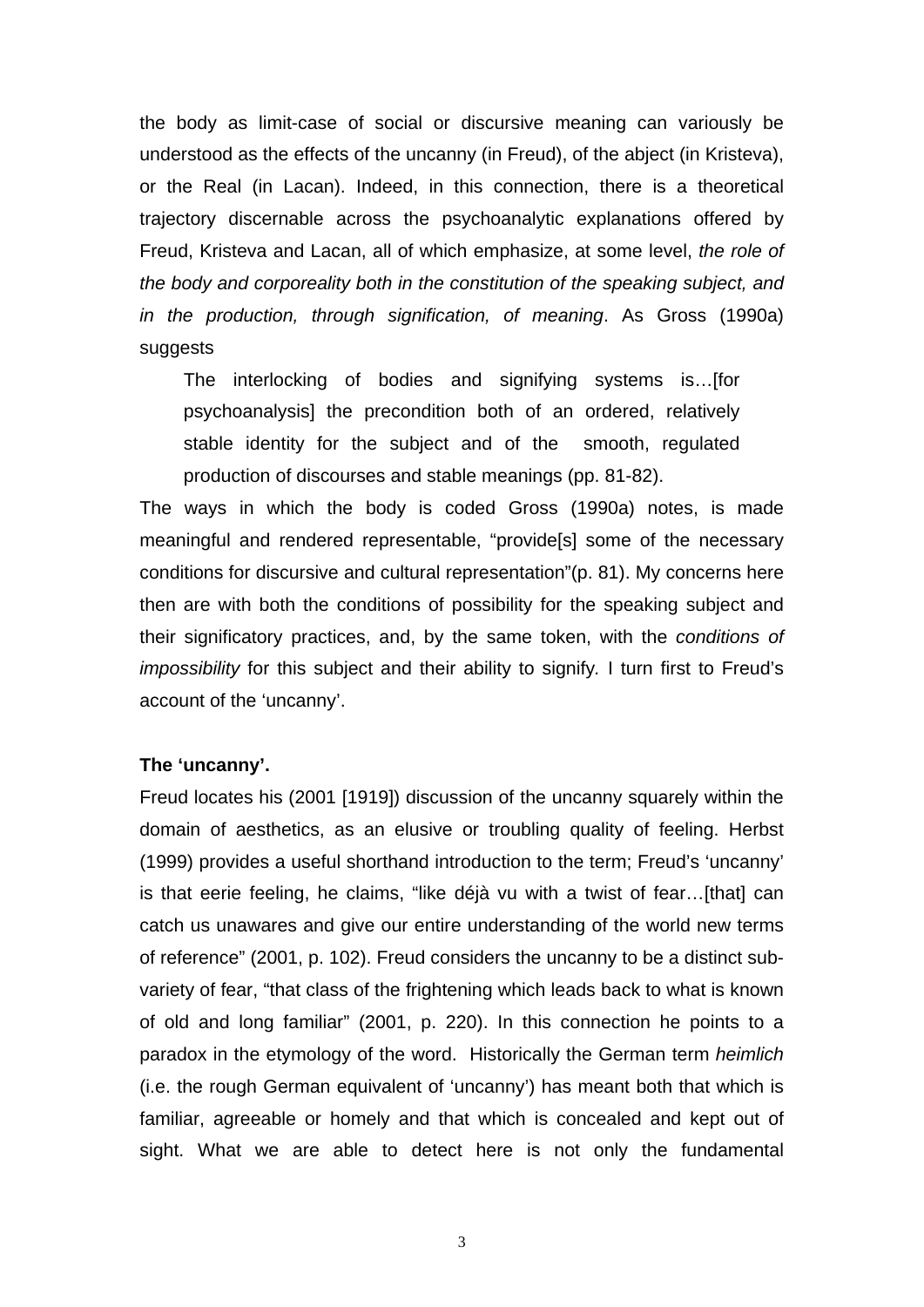ambivalence that underlies any powerful emotion, but an additional and quality that will prove essential in Freud's final exposition.

In an anecdotal section of his 1919 paper on the uncanny, Freud provides a loose overview of a variety of impressions, events and situations able to arouse "particularly forcible feelings of the uncanny" (2001, p. 226). Deserving of special attention here are doubts as to whether "an apparently animate object is really alive; or conversely, whether a lifeless object might in fact be animate" (2001, p. 226). Similarly uncanny are the effect of epileptic fits, and of manifestations of insanity, because "they excite in the spectator the impression of automatic, mechanical processes at work behind the ordinary appearance of mental activity" (2001, p. 226). One starts to detect in Freud's explanation two basic 'poles' of the uncanny: anxieties concerning (variants of) *embodied absence* on the one hand, and *disembodied presence*, on the other. At basis these appear to be ontological anxieties about the status of the object, and more particularly, anxieties about its *authenticity as human.* Put differently, these are anxieties about the soul, which is problematic in view of its absence (where in fact it should be) or its presence (where in fact it should not be).

Such anxieties subtend the genres of science-fiction and horror, so much so that they appear to constitute two of its most foundational themes. On the one hand, the dead body made animate, the soulless thing that walks and talks, that mimics the human despite a dreadful emptiness within.<sup>[1](#page-4-0)</sup> On the other hand, and of a roughly more *romantic* nature, the idea of a free-floating consciousness, a disembodied and typically malevolent form of intelligence; an undefined actor or agency *outside* of the bodily confines of the human.<sup>[2](#page-4-1)</sup> An essential aspect of the uncanniness of disembodied presence is the sense of a kind of 'remote control', a superstitious 'theory' of action where effect is seemingly separated from its agent. Or, put more precisely, a 'remote control'

<span id="page-4-0"></span><sup>&</sup>lt;sup>1</sup> Vampires, ghouls, zombies, the whole category of the undead springs to mind here; in addition, reanimated creatures, the Frankenstein monster and all his progeny; again, an emphasis on that which *had* been living, now inappropriately returned. Also of course robots, cyborgs, androids, and of a more precisely psychopathological order, the stereotypical sociopath living within a human shell, yet emptied out of all human empathy and remorse, the monster with no spark of humanity within.

<span id="page-4-1"></span><sup>&</sup>lt;sup>2</sup> Here a fear of the dark, of 'what lies beneath', of those things we cannot see or physically apprehend, but know to be there, phantoms, ghosts, spirits, poltergeists; a class of which - with the exception of the quality of malevolent character - God would seem to be the prime representative.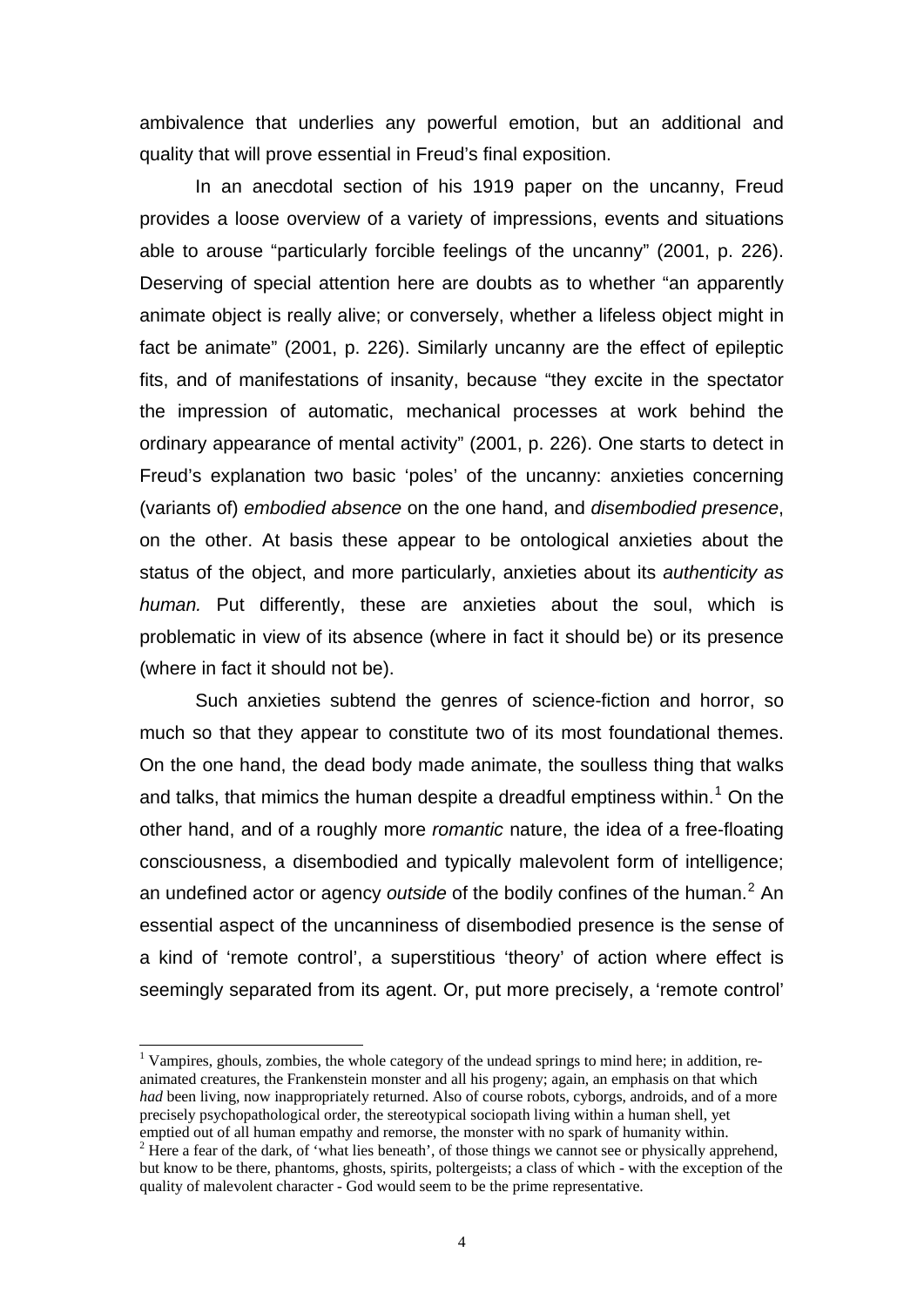where a disturbing uncertainty (and typically, a *suspicion of the supernatural*) occupies the place where one would expect to find the embodied actor).

A related form of this 'ontological skittishness' arises within the phenomenon of the 'double'. $3$  Here again we find problems of human authenticity and essence, the hoped-for uniqueness of soul, this time typified in 'identical characters', in the figure whom "possesses knowledge, feelings and experiences in common with the other", in the "doubling, dividing and interchanging of the self" (2001, p. 234).

What we are confronted with in such variations of the uncanny is an animistic conception of the universe, the idea that the world is peopled with the spirits of human beings, by a belief in the omnipotence of thoughts, the attribution to various peoples and things of magical powers (Freud, 2001). In fact for Freud everything which strikes us as uncanny fulfills the condition of "touching those residues of animistic mental activity within us and bringing them to expression" (2001, p. 240). Importantly, Freud emphasizes here the element of doubling, or more accurately, *the role of recurrence,* within experiences of the uncanny, so much so that "the quality of uncanniness can only come from the fact of the 'double' being a creation dating back to a very early mental stage, long since surmounted" (2001, p. 236). The uncanny is hence that class of the frightening in which something repressed makes its return. Herbst (1999) is hence right to speak of the uncanny as an "emotional adjunct to the emergence into consciousness of repressed unconscious material" (p. 105). Moreover, the uncanny is not a *category* of repressed material but "an unsettling sense of familiarity that appears when repressed material manages to slip into consciousness"(Herbst, 1999, p. 105).

The paradox that Freud poses at the beginning of his 1919 paper is hence retrieved: the uncanny is thus both that which is at some level familiar *and* unfamiliar*,* that which had been known, secreted away, and then returned – the old-established 'thing' which became alienated to the mind precisely through repression. In figurative terms, one is reminded, as Freud points out, of the return of the dead, the previously familiar, now forgotten persona who returns to stake a claim on the living. The uncanny experience may hence be

<span id="page-5-0"></span> $3$  Replicants, dopplegangers, clones, mirror-image replacements of 'the genuine object'; the transportation and/or duplication of minds, bodies, telepathy, etc.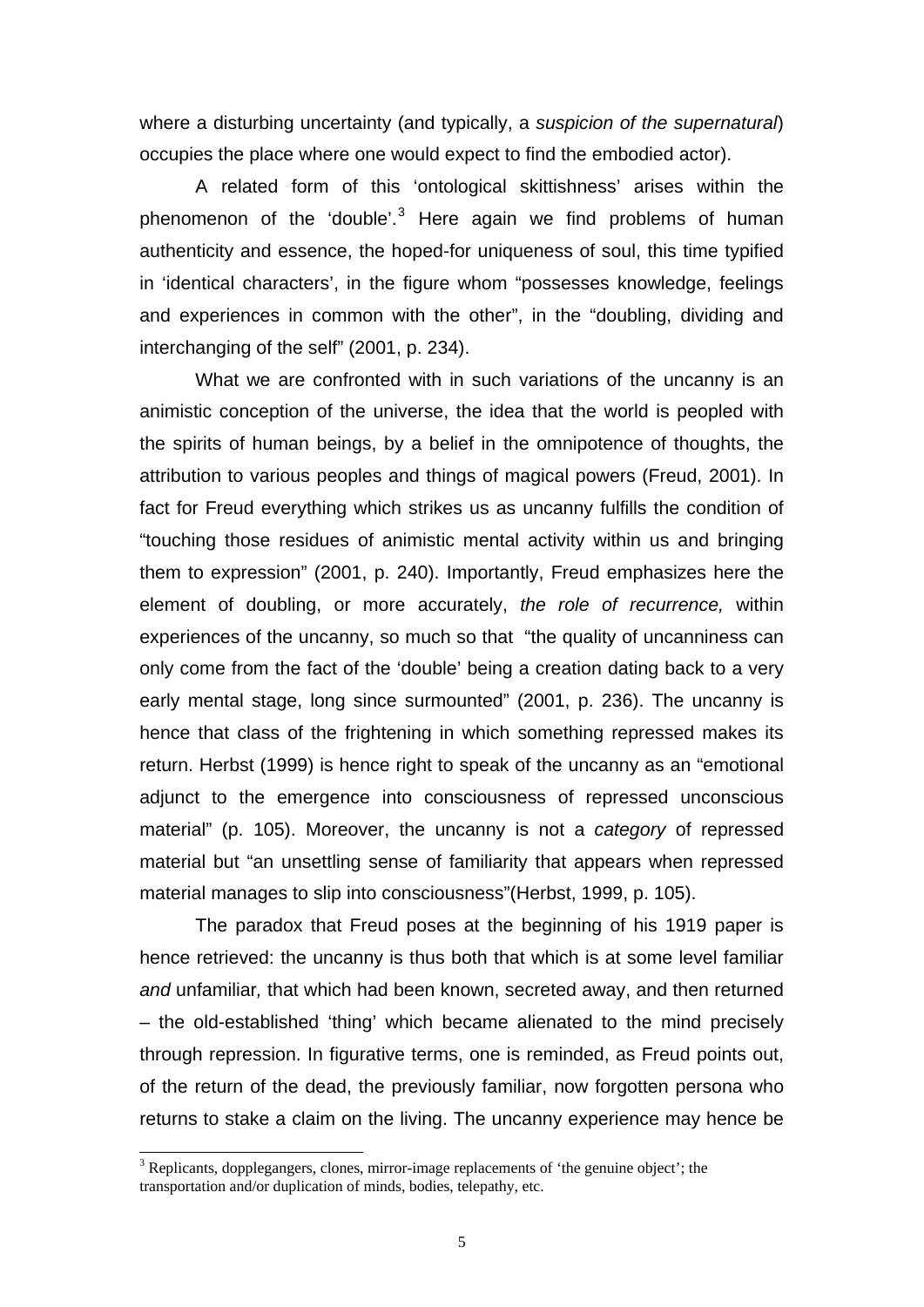characterized by a kind of recognitive gap, of varying length and intensity, a flickering moment, as Herbst (1999) describes is, when familiarity and unfamiliarity coexist "producing an inexplicable sensation in which one is both attracted to some thing (now undefined) and indifferent to it, or even repulsed by it" (p. 106). Herbst (1999) continues: long before one might trace the object of the original familiar response, the gap has closed, overcome either by avoidance, classification, or an act of the imagination.

Here it is important to point out that Freud distinguishes between two primary sources of the uncanny. The first is of a more phylogenic variety, and concerns the surmounting of the tendencies of primitive thought (such as those of animism, magical thinking and a belief in the omnipotence of thoughts, as mentioned above). As a result, this form of the uncanny revolves around "reality testing", that is, it makes its appearance when an event questions our concept of reality, creating the impression that what we had thought we had surmounted in the obscure realms of our forebears *reappears.* The second source of the uncanny – bearing in mind that in experience the two are typically intermingled at the level of experience – is of a more ontogenetic variety. This form of the uncanny concerns the reappearance of largely forgotten and inaccessible infantile material derived from *repressed realms of the unconscious.*

Both forms of the uncanny disturb the ego; one directly, by the threatening emergence of exactly repressed material which duly induces massive anxiety; the other indirectly, by calling into question the basic structures of meaning, explanation and value sanctified by a given social/political/symbolic order. In each case, such forms of ego-disturbance represent a harking-back to particular phases in the evolution of the selfregarding feeling, a regression to a time when the ego had not yet marked itself off sharply from the external world and from other people (Freud, 2001, p. 236). So although Freud does not link affects of the uncanny exclusively to problems of embodiment (or the lack thereof), the uncanny does appear to implicate problems of ego-formation, which must by definition involve questions of the body, and especially so given Freud's famous declaration that "The ego is first and foremost a bodily ego…the projection of [its]…surface" (1966, SE XIX, p. 26).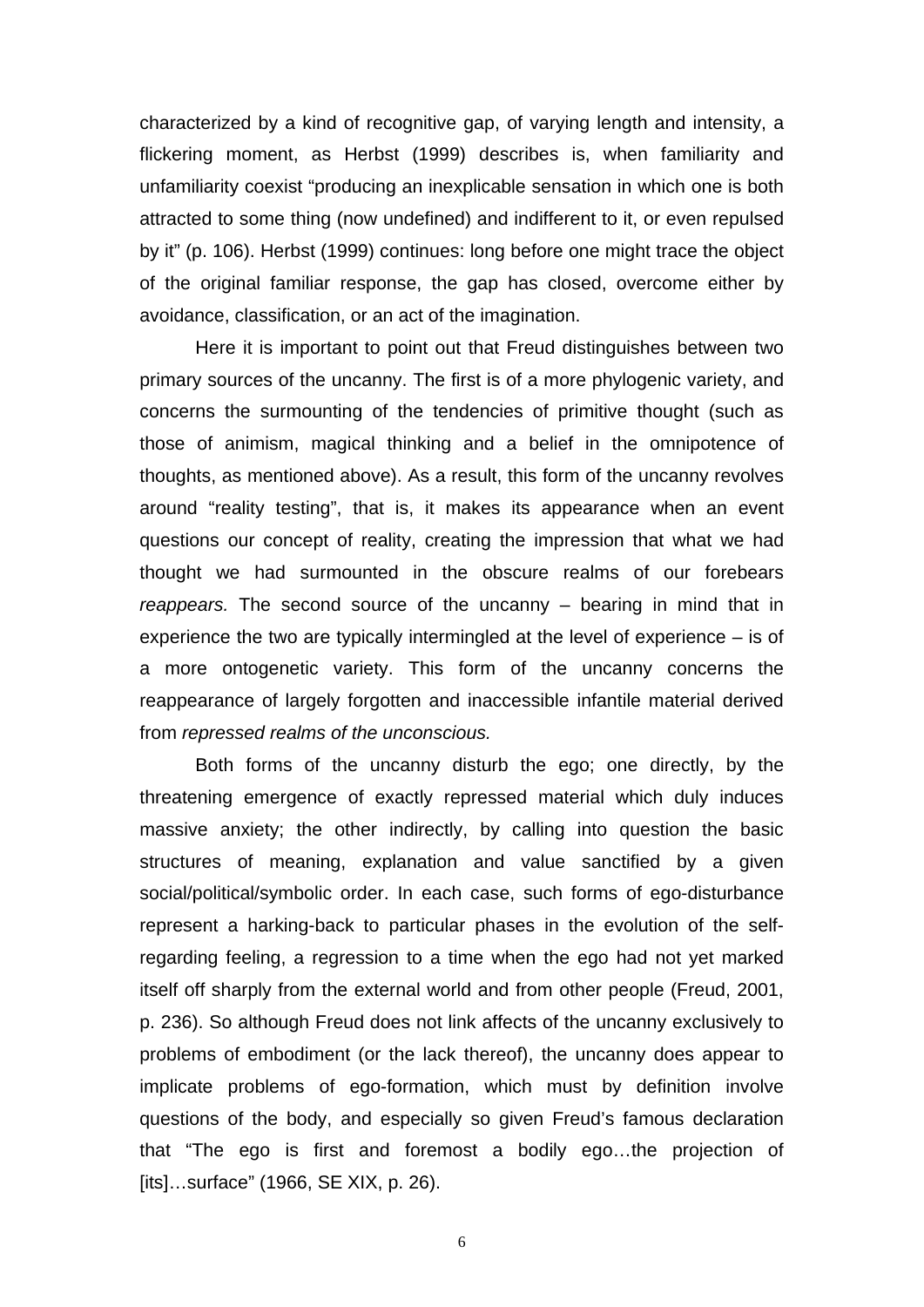The uncanny hence presents a threat to the ego on the level of those identificatory practices which both *separate* the subject from external objects of the world, and which, by the same token, implicate those objects *within it*. Put differently, the uncanny is, an upsetting of the subject's dividing lines, of its *constitutive* inside/outside distinctions. In slightly more detail, and here drawing on Gross (1990a), if the ego and its objects are counterparts, each finding its support and lending substance in/to the other, then the uncanny experience is an indication that this dialectics of identification has gone somewhat awry. It is that momentary destabilization where some apparent object, or more accurately perhaps, *the stimulus attached to that object*, fails to lend the subject its expected stability. To the contrary in fact, it thoroughly denies this hoped-for stability. These moments where subject-status and object-status are so vexingly overlapped, these paradoxes of disembodied presence and embodied absence, these moments threaten to collapse exactly the ego-object boundaries so necessary to constitutive identificatory practices. The threatening of these boundaries seems to herald a potentially greater collapse, a far wider ontological crisis that implicates broader structures of meaning and identity. It is unsurprising that ontological anxieties concerning souls and objects (and their troubled intersections) seem most intense here though, at the level of the individual's own 'moorings' to the world, because here they are being realized as problems of ego-*distinction.* 

It is on this basis of such crises of separation and delimitation that Freud explains the irrational component of the uncanny, the fact that the affects thereby induced necessarily *exceed* the objective contents of the stimulus. Indeed, there is nothing in the superficial material of the uncanny stimulus *itself* that is properly able to "account for the urge towards defence which has caused the ego to project material outward as something foreign to itself" (2001, p. 236). One should be aware here though that the fear induced by the uncanny is about *more* than the limits of internal and external. A useful clue in this connection is provided by the priority that Freud places on the factor of repetition, a priority which should hardly be considered surprising given that his formulations concerning repetition-compulsion are to be published less than a year later in *Beyond the pleasure principle* (1920). In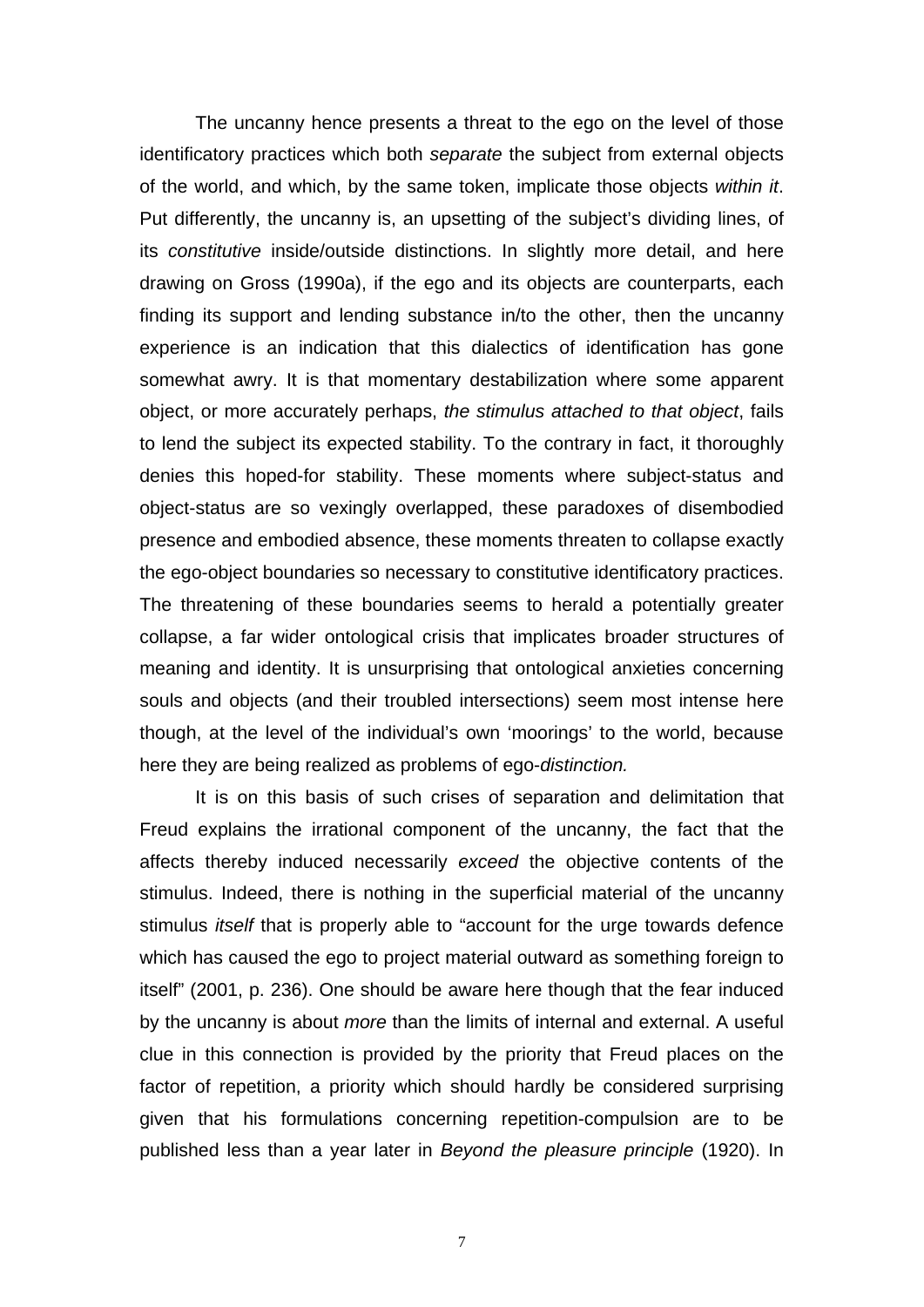retrospect it is easy to see in this emphasis of repeated experience and/or involuntary repetition the nuances of a death-instinct still to be posited. $4$ 

The threat to the ego so strongly (and affectually) experienced in the uncanny is not only that of the ontological skittishness concerning the confused relations of souls and objects. It is also, whether in its underlying mechanism (of the disturbing experience repeated, that would ideally be 'set aside') or in variations of its ideational content (that is, the fear of the ego's incoherence, or dissolution), the threat of another limit, that of life itself. Although Freud does not articulate this in explicit terms, one should nonetheless be aware, as seems implicit within his argument, that in the uncanny experience we are dealing not only with the dividing lines between soul and object, but also, on a more immediate and directly experiential level, *the dividing lines of life and death*, *with the fear – posed by death - of the ultimate dissolution of the ego.* The uncanny, in short - and it would seem at exactly this point that Kristeva's account begins - troubles both the ego's identifications, and, in a very significant way, the absolute horizon of its existence, life itself.

#### **The abject.**

-

Kristeva (1982) speaks of abjection as *an affectual response*, as a dark 'revolt of being' directed against an exorbitant threat which "seems to emanate from beyond the possible, the tolerable, the thinkable" $(p, 1)$ . This threat  $-$  i.e. that of the abject - is seemingly impervious to any kind of containment or assimilation, and remains there (beyond the parameters of the thinkable, the possible, the signifiable), close, invariably *too* close, inescapable. It is, as Kristeva (1982) puts it, a boomerang, a vortex of summons and repulsions. It is a "massive and sudden emergence of uncanniness" (p. 2) whose affected response in the subject defies rational explication. A "twisted braid of affects and thoughts" (p. 1), an enemy of language and the Symbolic<sup>[5](#page-8-1)</sup>, the abject, it seems, cannot easily be defined.

<span id="page-8-0"></span><sup>&</sup>lt;sup>4</sup> As Freud puts it somewhat later in the Uncanny paper: "For it is possible to recognize the dominance in the unconscious mind of a 'compulsion to repeat' proceeding from the instinctual impulses and probably inherent in the very nature of the instincts – a compulsion powerful enough to overrule the

<span id="page-8-1"></span>pleasure principle, lending to certain aspects of the mind their daemonic character" (p. 238).<br><sup>5</sup> The Symbolic, along with the Imaginary and the Real, is one of Lacan's three orders, one of his basic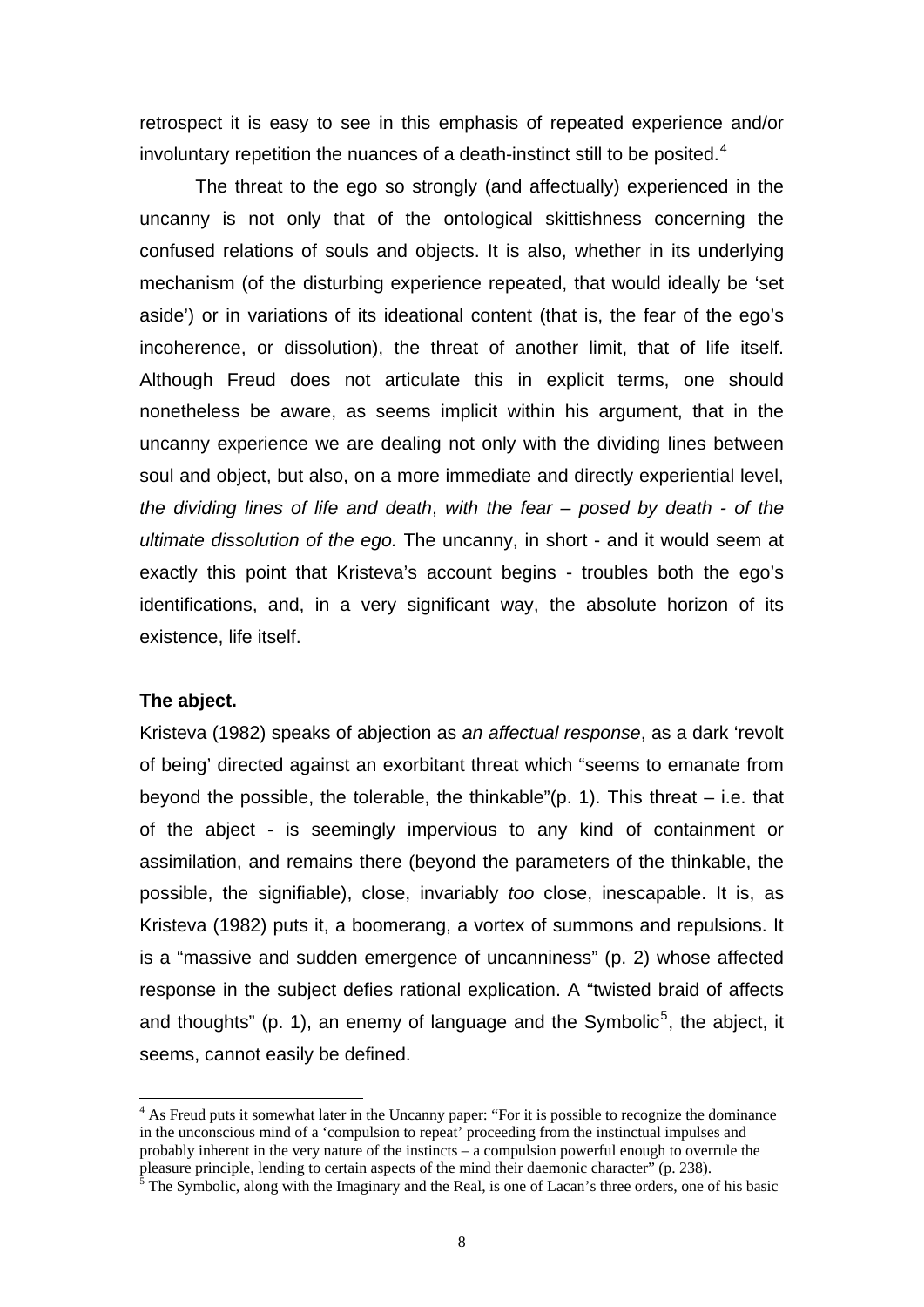Chisholm's (1992) shorthand definition takes the abject to be a variety of horror, "that primary uncanny of not knowing the boundaries distinguishing 'me' from 'not-me'" (p. 342). Importantly, whereas *abjection* is understood as a powerful, irrational and disturbing *reaction, the abject* is taken to be the *source* of such affects. It is that anomalous, uncontained and undefinable 'thing' which elicits fear, dread, horror. More than just this, the abject is to be known by the *visceral* or bodily responses (the abjections) it induces, typically those of retching, vomiting, spasms, choking. More fundamental than this however is the nature of the abject's threat, the fact that it constantly plagues and disturbs identity, system, structure.

 Vital to an appreciation of the threat of the abject is an awareness of the fact that the abject *possesses no intrinsic objecthood*. It is exactly this quality that ensures that the abject is so elusive, so persistent, so undeniable, and so prone to return. The abject is something like the vacancy behind the object, the object's shadow, it is the 'jettisoned object', the non-object which never assumes a regular or generalizable form. Dirt and putrefaction might hence *image* the abject, but they, like any other quantifiable objects, are not the abject. Nothing that appears as abjection in the Symbolic is abject in *essence* (Kristeva, 1982). This ontological slipperiness of the abject provides understandable complications for the ego. Indeed, as has already been suggested, the abject 'thing' is that which is not to be subsumed into the dialectics of self-other, ego-object identifications, because it is exactly that which continually threatens to disallow the prospects of any correlative objects, of any stable supports, symbolic or otherwise, through which 'I', in various and conditional ways, would be able to assume a kind of detachment and autonomy. Indeed, the abject is not some 'otherness' ceaselessly fleeing my desire, some correlative of my ego through whom, by a process of

registers of subjectivity. The Symbolic is the realm of language, law and prohibition - hence it is also the realm of the Oedipal father. In this sense it is the system of pre-existing social structures into which the child is born, and which hence imposes order on experience. An essentially linguistic dimension, the Symbolic encompasses all aspects of representation, signs, symbols and meaning. Herbst (1999) describes it as "the structuring system of the subject, woven from language and all the laws, functions and features that language embeds"(p. 457). In Bowie's (1991) terms, the Symbolic is " inveterately intersubjective and social…a *res publica* that does not allow any of its members to be himself, keep himself to himself or recreate in his own image the things that lie behind him" (p. 93). More than just this, the Symbolic is also "the realm of radical alterity which Lacan refers to as the other. The unconscious is the discourse of this Other, and thus belongs wholly to the Symbolic order" (Evans, 1996, p. 202).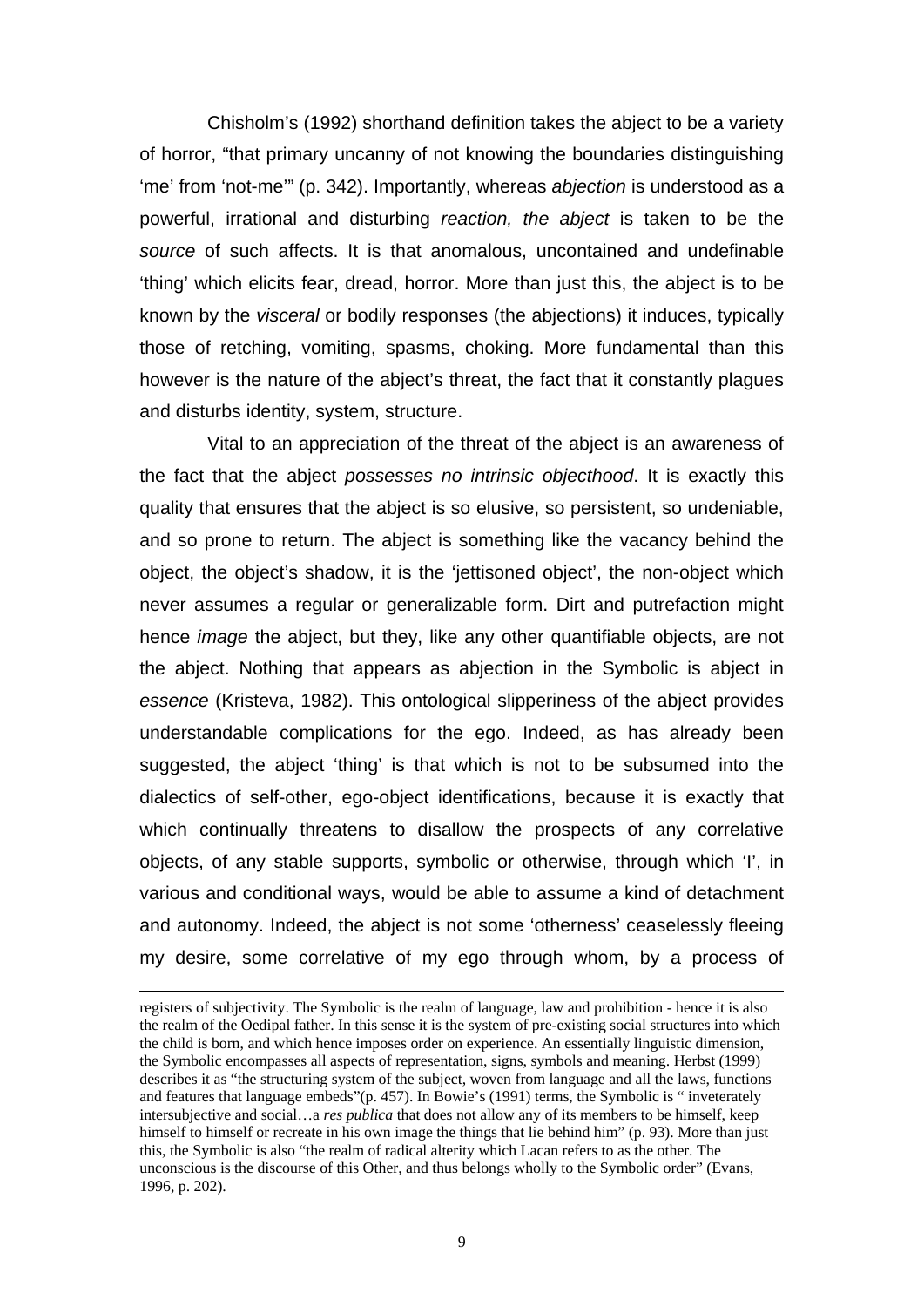negative reflection, I am able to become (no matter how delusionally), separate and individuated. Whereas the object, through its opposition, settles me within "the fragile texture of a desire for meaning", thereby making me "ceaselessly and infinitely homologous to it", the abject, on the contrary, is the radically jettisoned and excluded thing which, in a classic phrase, "draws me toward the place where meaning collapses" (Kristeva, 1982, p. 2).<sup>[6](#page-10-0)</sup>

 At its most basic then, abjection is about the borders of the ego, about how these borders are disrupted, unsettled and made disturbingly permeable. The original and primary 'surface' of the abject's realization however, remains that of the body. (The body is, as has already been emphasized, the multizonal site for the earliest instances of cultural exchange and socialization, that 'surface of experience' and hence the template, for the developing ego). Indeed, amongst the most primal (and powerful) abject "objects" (or stimuli) are those items that challenge the integrity of one's own bodily parameters. These are those bodily things and products, mucous, puss, blood, vomit, cutoff fingernails, hair, and so on, that once so undeniably a part of me, have now become separate, loathsome. These instances of the abject are those 'things' which straddle the dividing line between where the 'I' of my body (and hence also ego) ends, and where the 'not I' of external objects begins. In this sense, the ego's attempt to achieve autonomy through separationindividuation is always a struggle against exactly these borderline 'objects' that defy me/not-me categorization and threaten to dissolve the newly founded integrity and separateness of the ego's identity – along with the broader social system of identity of which it is part.

 Of all the bodily wastes that incur affects of abjection, the corpse is the most disturbing. Here it is worth quoting Kristeva (1982) at length:

Corpses *show me* what I permanently thrust aside in order to live. These bodily fluids, this defilement, this shit are what life withstands, hardly and with difficulty, on the part of death. There I

<span id="page-10-0"></span><sup>&</sup>lt;sup>6</sup> In Lacanian terms, one would attest that the abject is not a player in the mirror stage, or a form existent on the Imaginary level of the ego. If it were, then the realm of the Symbolic would seemingly offer some containment, some refuge to its dreadful range of affects. In fact, if the object is well-placed within the Imaginary, as a counterpart to the self, through which the ego is able to draw its orientation and settle a sense of meaning and identity through a growing proximity to the Symbolic, then *the abject* serves exactly the opposite function. It is a kind of 'magnet of the Real'.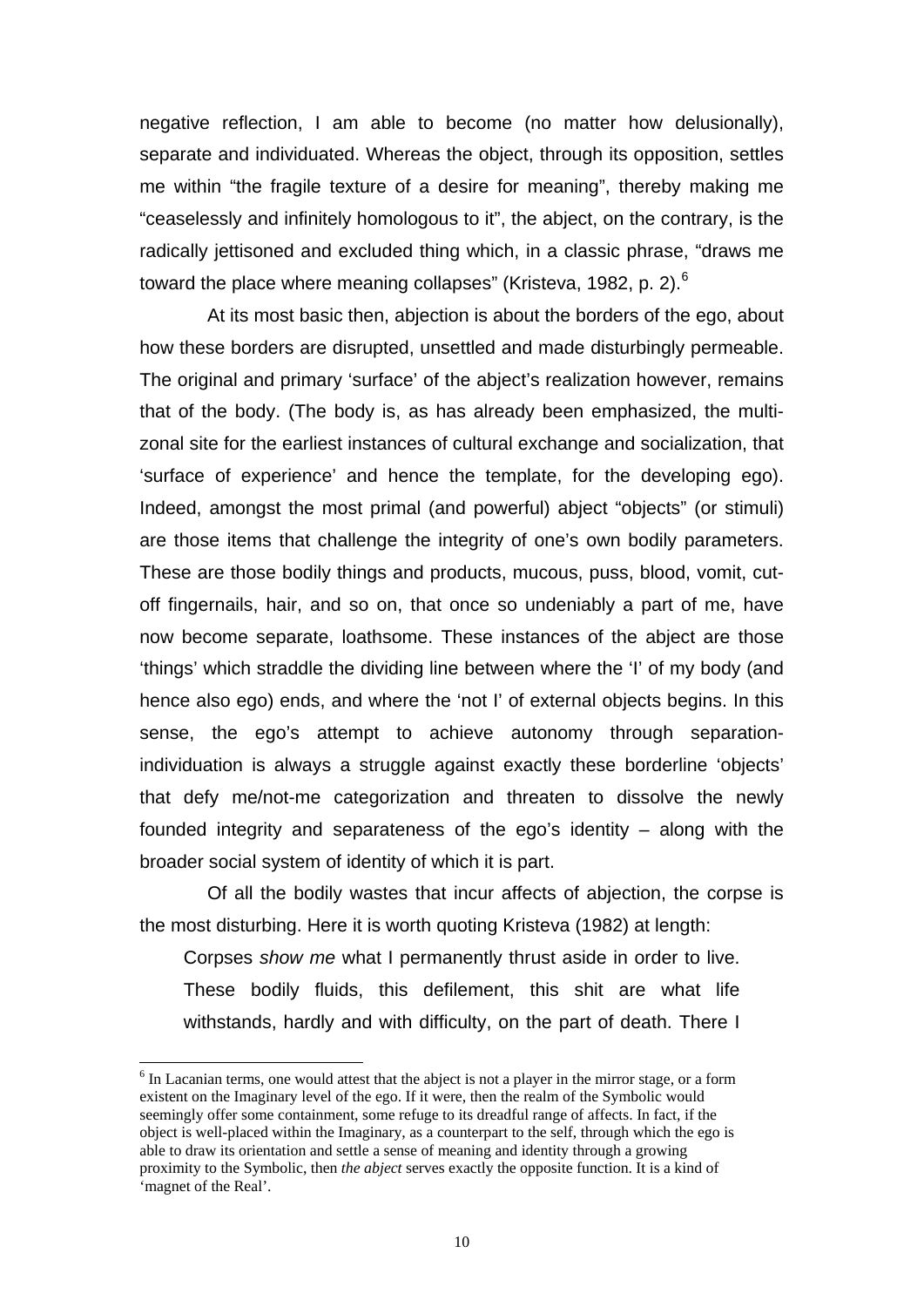am at the border of my condition as a living being. My body extricates itself, as being alive, until, from loss to loss, nothing remains in me and my entire body falls beyond the limit….cadaver. If dung signifies the other side of the border, the place where I am not and which permits me to be, the corpse, the most sickening of wastes, is a border that has encroached upon everything...In that compelling, raw, insolent thing in the morgue's full sunlight, in that thing that no longer signifies anything, I behold the breaking down of a world that has erased its borders (pp. 3-4).

This passage is important for a number of reasons. Firstly, it makes the suggestion that the abject is somehow necessary, *fundamental* even, to the constitution of human subjectivity - 'that which I permanently thrust aside in order to live'. Secondly, it evokes the deathliness that, as we have seen, powerfully underlies experiences of the uncanny, and does so *exactly because* it evokes the primal fear of the ultimate dissolution of ego, of that place "where I am not". Gross (1990a) makes a valuable contribution in this connection; abjection, she (1990a) claims, is the body's acknowledgement that the boundaries and limits imposed on it are really social projection. The abject moment testifies to the precarious grasp of the subject in its own identity, and constitutes an assertion that the subject may slide back into the impure chaos out of which it was formed. For this reason, she argues that abjection is *an avowal of the death drive*, a moment of *undoing identity*.

 A further important qualification of the abject lies in the fact, also hinted at in the above passage, that *it is a constituent part of human identity*, at least in so much as identity is a function of the individual's registration in the Symbolic. The fact that the abject is an originary component of human identity accounts both for the fact that abjection is universally experienced, and for the fact that the abject can never be destroyed.

 It is helpful at this point, as means of expanding this exposition of the abject, to make brief recourse to Kristeva's narrative of the development of the speaking subject. The abject for Kristeva arises in the passage from the Semiotic to the Symbolic. These are two distinct *registers of subjectivity*, which Herbst (1999) explains as follows: "where…[the Symbolic] is the active, conscious, law-based, language-founded domain into which the subject is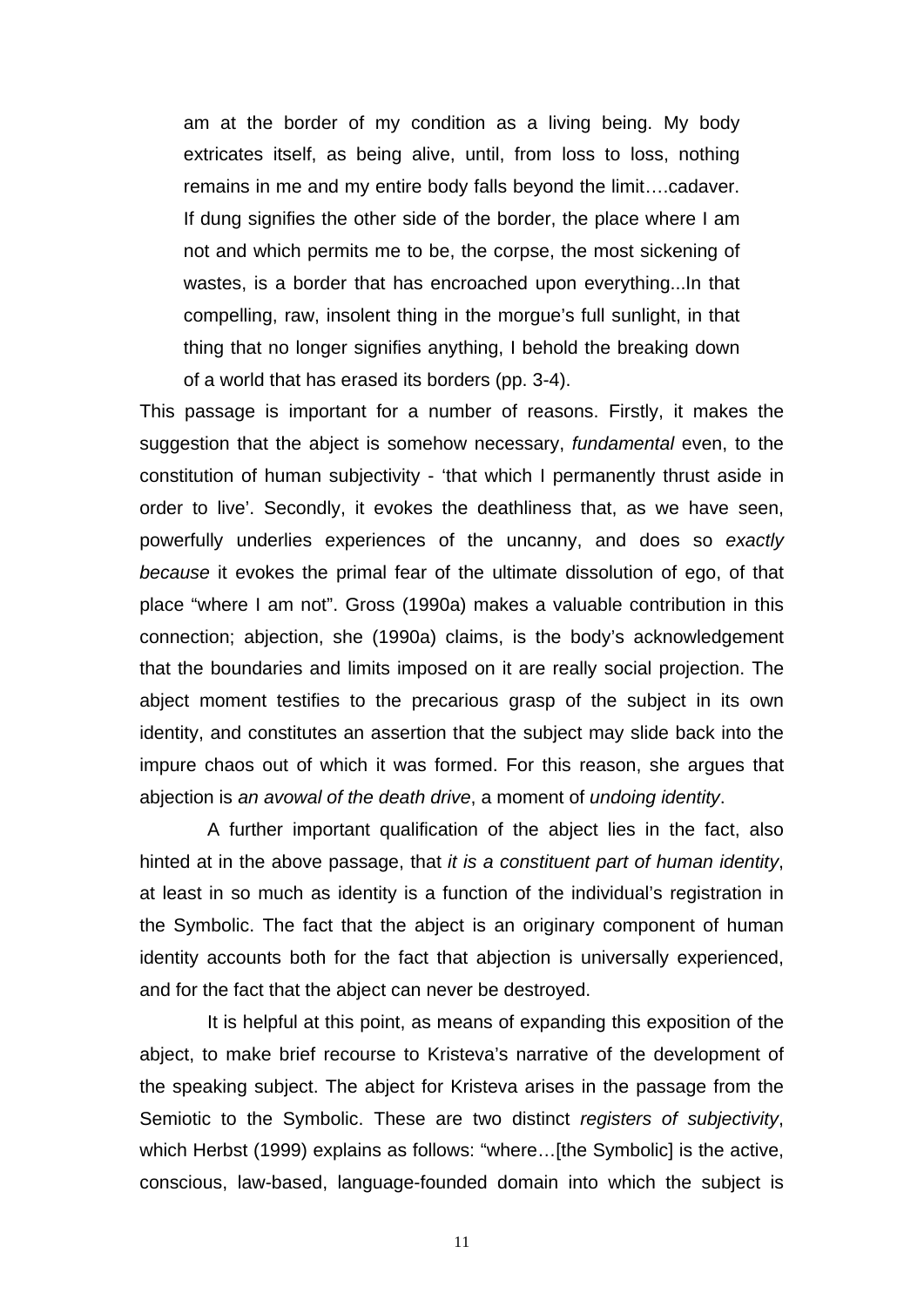interpolated…the [Semiotic] is an element of the repressed, preverbal unconscious" (p.109).

 The Semiotic is a murky, undifferentiated and narcissistic realm characterized by the lack of distinct borders and clear separations. This lack of any demarcation means that there are no objects, no separation between ego and world. The place of the Semiotic, that undifferentiated space that plays home to the not-as-yet ego, that amorphous collection of unformulated bodily sensations and drives, Kristeva refers to as the *chora*. (Herbst, like Robinson (1999) usefully here distinguishes between the *chora* as that preverbal *place* in the time of the subject, as opposed to the larger holding category of the Semiotic as that *mode of subjectivity* "which has the capacity to irrupt into consciousness at any point in the subject's life" (1999, p.110 (f)). The *chora* is that place where "consciousness has not assumed its rights and transformed into signifiers those fluid demarcations of yet unstable territories…[it is] where an 'I' that is taking shape is ceaselessly straying"(1982, p. 11).<sup>[7](#page-12-0)</sup> The vital point to grasp here is that

When the subject falls under the controls of civilization, takes on language and a super-ego steered by a law-abiding conscience, then the *before* – everything associated with the pre-objectal relationship the subject used to enjoy freely and exclusively with his

or her mother – is negated and repressed (Herbst, 1999, p. 109).

Gross (1990a) bases her exposition of the abject on precisely this basis; the notion of abjection for her provides "a sketch of that period which marks the threshold of the child's acquisition of language and a relatively stable enunciative position" (p. 86).

<span id="page-12-0"></span><sup>7</sup> Macey (2000) gives a useful shorthand description of the *chora*. The Greek term for receptacle or enclosed space, the notion of the '*chora*' has effectively become synonymous with 'womb'. Kristeva takes the term from Plato, who understands it as "a space which is both eternal and indestructible, and that…provides a position for everything that comes into being" (Macey, 2000, p. 61). More specifically, in view of Kristeva's theory of the Semiotic,

the *chora* is a provisional and mobile articulation of movements and their ephemeral stases. It exists prior to…temporality and representation, and can be likened only to primitive vocal or kinetic rhythms. [It]…exists at the level where the child's archaic and primitive drives are directed towards the mother. To the extent that it is a space that allows the child to separate itself from the mother, the *chora* is the subject's point of origin; to the extent that it is a receptacle that threatens the child with a suffocating enclosure, it is also the site of the subject's negation (Macey, 2000, p. 61).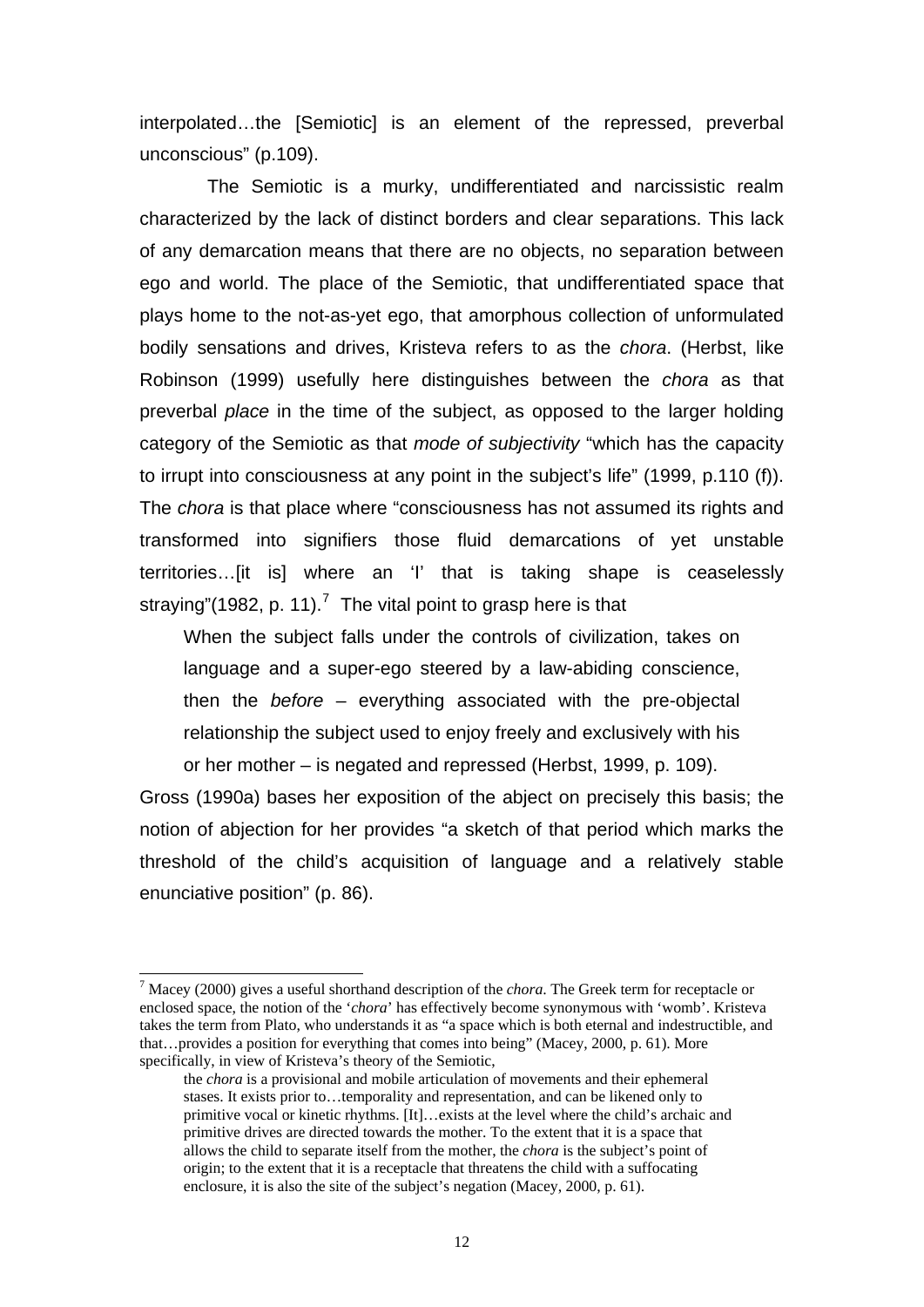Perhaps the most effective way of understanding the true capacity, the bottomless threat, of the abject is through such an appreciation of its nature as "that repressed pre-objectal material…[as] the pleasure-giving drives of pure libido" (Herbst, 1999, p. 126). It is exactly through the reversing action of repression<sup>[8](#page-13-0)</sup> that this material and unbridled *pleasure* from that foundational pre-Symbolic era of development is made *loathsome* and in need of radical relocation to the category of the abject. Recapitulating Freud's notion of the uncanny as 'the return of the oppressed', as the once-known, now forgotten, Kristeva (1982) comments that the abject, familiar as it may have been "in an opaque and forgotten life" now

harries me as radically separate, loathsome. Not me. Not that. But not nothing, either… A weight of meaninglessness, about which there is nothing insignificant, and which crushes me. On the edge of non-existence and hallucination, of a reality that, if I acknowledge it, annihilates me (p. 2).

What Kristeva is alluding to in this explanation of the abject and its 'prehistory' is the powerful ambivalence which underlies abjection. Like moments of uncanniness, one is able to fathom within abjection braids of repulsion *and* compulsion, revulsion *and* attraction; what one sees here is desire contorted: the abject "beseeches, worries, and fascinates desire"(Kristeva, 1982, p. 1) as she puts it. This ambivalence stems from the fact that the abject, like any other category of the uncanny, stems from that which is both strange and yet nonetheless *originary*. Herbst (1999) is again here instructive:

[I]f the unconscious can extrude such archaic material and formless pleasure into consciousness, we as subjects can occasionally be confronted with long-forgotten aspects of our past, whether these be actual memories or currents of feeling and experience linked to

<span id="page-13-0"></span><sup>8</sup> The repressed is typically understood as that class of threatening unconscious material *that was once conscious*, or dangerously close to it, hence the need for repression. The early experiences of the Semiotic are those in which "consciousness has not assumed its rights" (Kristeva, 1982, p. 11), and as such it is necessary to qualify this talk of repression. Kristeva (1982) does this by referring to Freud's distinction between primary and secondary repression. The form of repression that Kristeva has in mind is clearly primal in nature in that it "has been effected prior to the springing forth of the ego, of its objects and representations" (p. 11). Such representations, as they depend on "another repression, the "secondary" one, arrive only *a posteriori* on an enigmatic foundation that has already been marked off; in return…the shape of abjection notifies us of the limits of the human universe" (1982, p. 11). We are here at the limit of primal repression that "nevertheless, has discovered an intrinsically corporeal and already signifying brand, symptom, and sign: repugnance, disgust, abjection" (p. 11).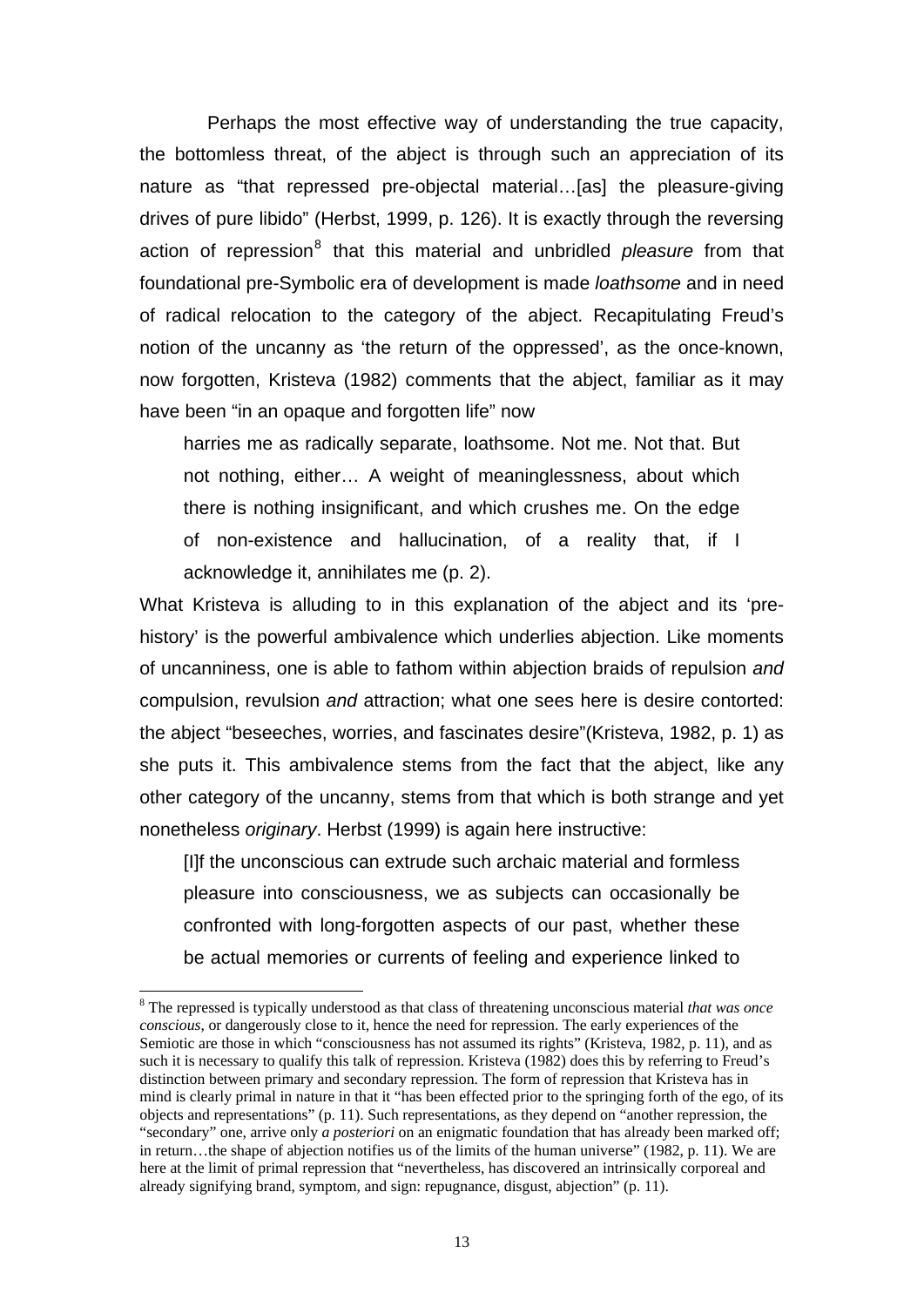drives and instincts long since prohibited by the super-ego (itself honoring the requirements of the Symbolic). What we once desired and loved, we can desire and love again…and so, for that instant before prohibition kicks in, we do desire again, and we feel the familiarity and the promise of that desire, and this accounts for the attraction we can feel for unconscious or excluded things. The loathing takes over as soon as the super-ego realizes what this flaring into consciousness is, and denies it (p. 127).

Language, the greater order of the Symbolic, and perhaps most pertinently, the subject's position within this linguistic and social structure, is continually problematized – in the form of the abject – by its prior Semiotic existence, which, as Macey (2000) reiterates, is that "pre-linguistic level that exists prior to, or 'beneath' the logical and grammatical structures of the Symbolic"(p. 348). Or as Gross (1990a) puts it: "Abjection attests to the perilous and provisional nature of the symbolic control over the dispersing impulses of the semiotic drives, which strive to break down and through identity, order, and stability" (p. 86).

 The inaugural experience of abjection is that "founding and traumatic moment of separation from the child's archaic and undifferentiated relationship with its mother" (Macey, 2000, p. 1). The experience of abjection as such "establishes bodily boundaries by facilitating the introduction between the inner and outer, and then between the ego and the non-ego" (Macey, 2000, p. 1). Or, in Kristeva's own terms: "Abjection preserves what existed in the archaism of the pre-objectal relationship, in the immemorial violence with which a body becomes separated from another body in order to be" (1982, p. 10). It helps to emphasize here that in the earliest months of life the infant forms a syncretic unity with the mother, is unable to distinguish between itself and its environment, and has no awareness of its own corporeal boundaries. The child as such is *ubiquitous* "with no separation between itself and 'objects'…it forms a 'primal unity' with its objects" (Gross, 1990b, p. 34). If the child is to enter the Symbolic, to acquire language and thereby identity, a form of primal differentiation and separation proves absolutely imperative. For Kristeva (1982) this state speaks of the necessity of the mechanism of abjection, as a primal process of division, demarcation, exclusion, to the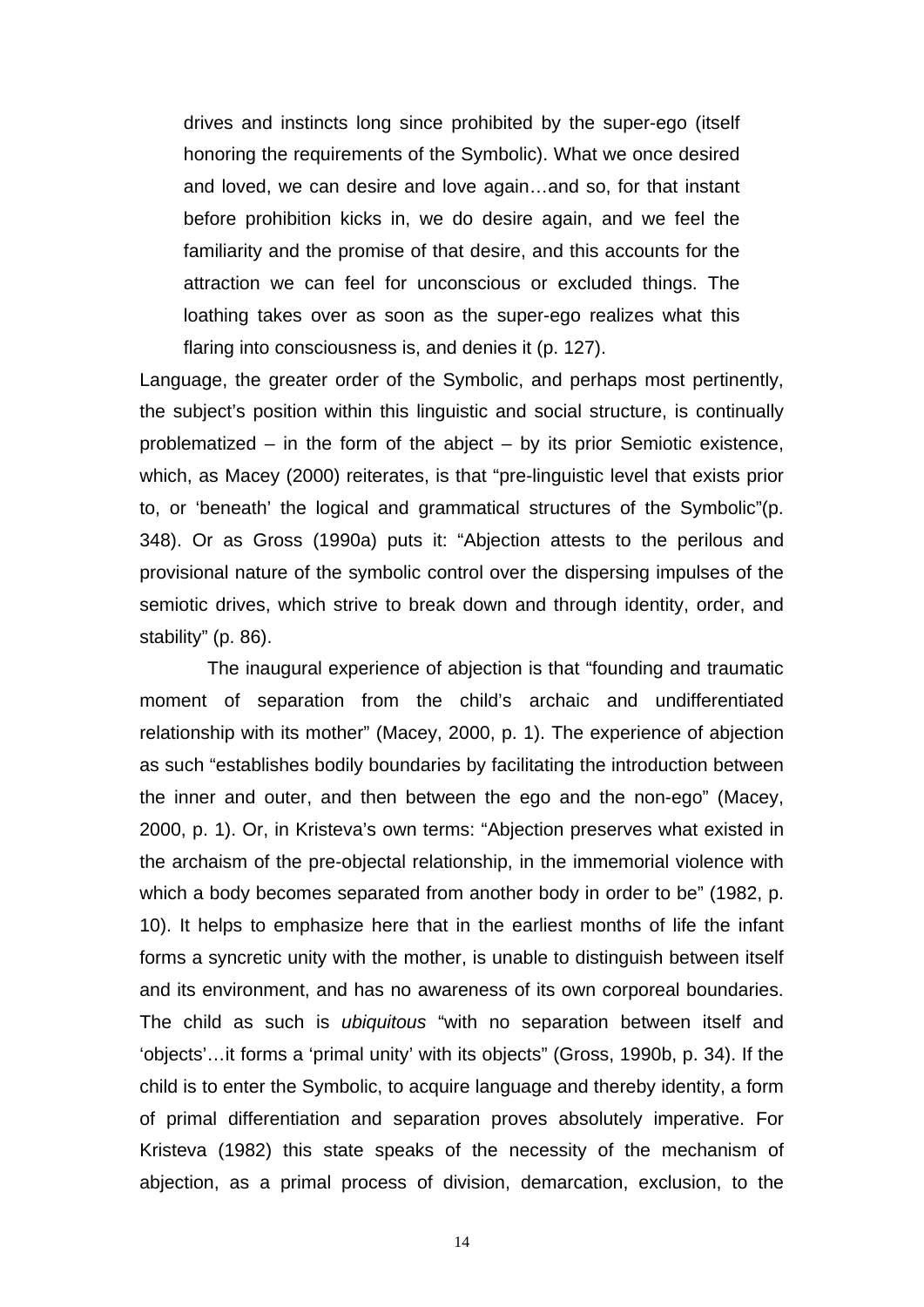formation of self-other relations, to the basic acquisition of language, and ultimately, to the (relative) stabilization of identity. $9$  As Gross (1990a) is at pains to emphasize, the expulsion of the abject – be it in the form of the mother's body, the wastes of one's own, in whatever threatens the nascent distinctness of the infant's body and ego (or broader systems of difference and distinction, generally) – *is a precondition of the Symbolic*. Not only is it a precondition of the Symbolic, it is also

the by-product or excessive residue left untapped by symbolic functioning. It is, as it were, the unspoken of a stable speaking position, an abyss at the very borders of the subject's identity, a hole into which the subject may fall… The subject must have a certain, if incomplete, mastery of the abject; it must keep it in check and at a distance in order to define itself as a subject (Gross, 1990a, p. 87).

The abject is hence a part of the subject that the subject continually attempts to expel, which, never fully obliterated, "hovers at the border of the subject's identity, threatening apparent unities and stabilities with disruption and possible dissolution" (Gross, 1990a, p. 87). *A necessary condition of the subject*, the abject is that which must be expelled or repressed if the subject is to attain identity and a place in the Symbolic. As Herbst (1999) emphasizes, the abject is only 'peeled away' from the subjectivity of the developing subject - and even then only partially - as a result of exclusions and prohibitions set in

<span id="page-15-0"></span>The explanation as to why separation from the mother's body and the delimitation and demarcation of external objects and self-other relations is such a prerequisite of entry into the Symbolic is significantly advanced via consideration of Lacan's notion of the Name-of-the-Father. Elliot (1992) makes succinct reference to exactly this point:

For the child to move past... [the] imaginary state and into the network of social and cultural relations it is essential that it begins to recognize that "objects" are not simply manipulable according to its own wishes. This passage into received social meanings, as previously noted, occurs with the shift into a "triadic" phase which functions to break the *dyadic* unit of child and mother. The symbolic father intervenes in the child/mother dyad, registered in the painful negotiations of the Oedipus and castration complexes, and thereby severs the child from the imaginary plenitude of the maternal body. And it is this paternal prohibition – symbolic castration – which…instantiates…the social code. [This prohibition]…represents the structuring event which breaks up the monad of the psyche, thereby bringing the individual subject into the network of pre-existing social and cultural relations… [T]he function of the father here is principally symbolic, to bar the child's imaginary relation with the desired object. Severed from an imaginary unity with the mother's body, the child becomes aware of the impossibility of an interpersonal relationship which is not already structured by the sexual and cultural forms of power relations in society. It is from the unconscious reorganization of the psychical economy that the subject becomes "socialized" (pp. 37-38).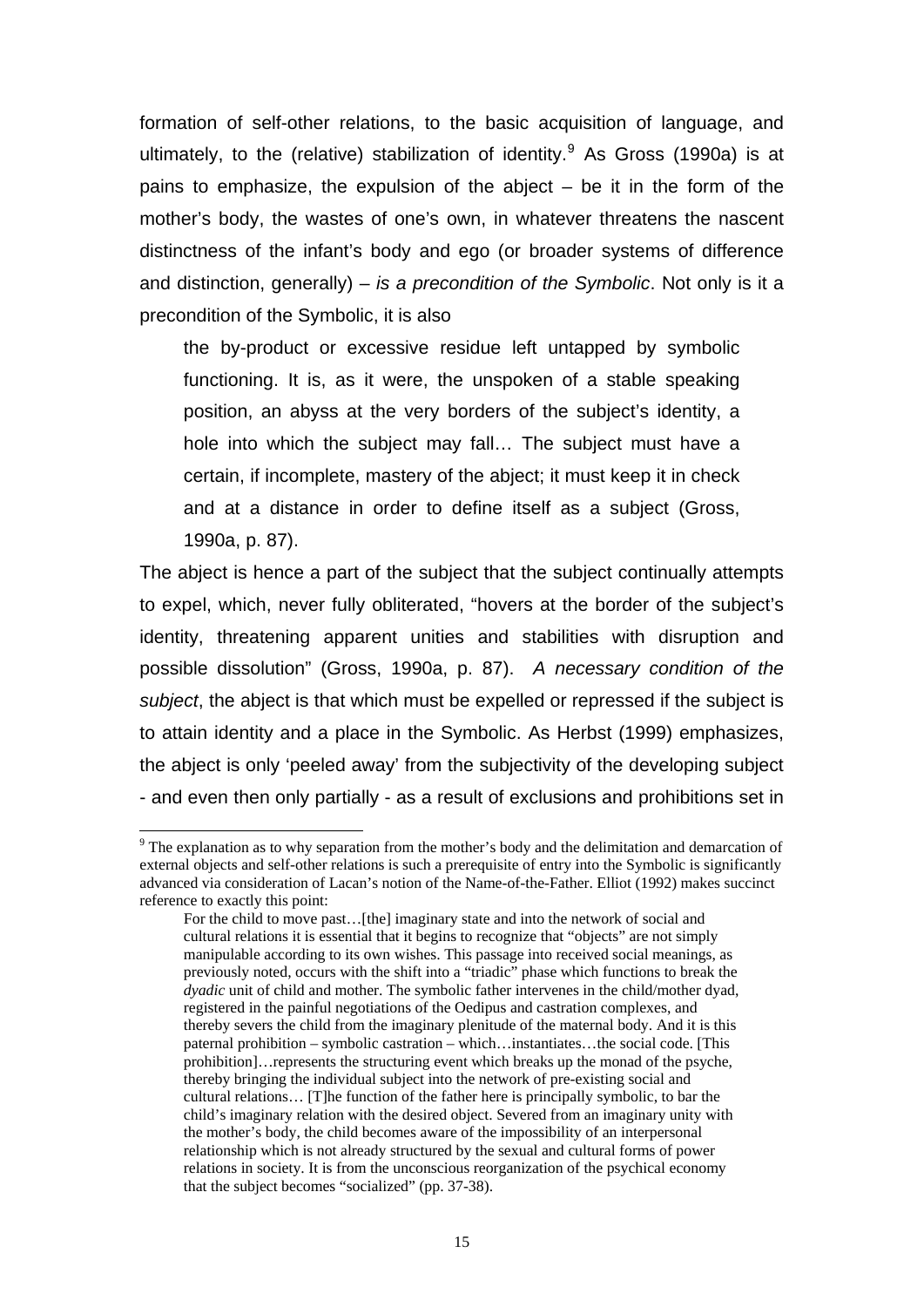place by others. Or put differently again, the abject is essential to the subject "as the category that shows him or her what s/he must not *do* and must not *be*" (Herbst, 1999, p. 125). In Kristeva's own definitive terms – no subject can exist 'sanely' in the Symbolic without this category of unwanted, reject matter, this "Not me. Not that" (1982, p. 2).

 This point holds for the structural integrity both of the individual ego, and of *the culture, the Symbolic order* in which that individual is located. Here one starts to understand that the threat of the abject is simultaneously: 1) a threat to the structural integrity of the ego – i.e. where my body ends and another's begins, 2) a threat to the structural integrity of the ego  $-$  in the sense of my possessing a singular and cohesive identity, and 3) a threat to the Symbolic in the sense of large social and linguistic structuring systems of the subject, laws, symbols, prohibitions, meanings.

 Even in the most sacrosanct, purified, and socially sanctioned of activities, the unclean and improper must be harnessed (Gross, 1990a). In this way one can understand why the prime operation of abjection is that of *exclusion*, and why the most basic responses to abjection are those of *ejection*, separation, division, the drawing of boundaries: "A deviser of territories, languages, works, the *deject* [the subject in the state of abjection] never stops demarcating his universe" (Kristeva, 1982, p. 8). Referring once again to Herbst (1999):

The abject is always determined in relation to a border or periphery which one can label the limit of the Symbolic system. All that exceeds this limit is excluded in the margin beyond it… It is everything considered abject, taboo, prohibited, undesirable, unclean, impure, improper *within* the Symbolic. It is a ready-made category for everything…without category (p. 122).

Gross (1990a) makes the same point when she asserts that abjection is *the underside of the Symbolic*; that which "the Symbolic must reject, cover over and contain" (p. 89). It is crucial here that we not reduce, or under-estimate the role of crass physicality, of the body, for abjection, after all, "is an insistence on the subject's necessary relation to death, to animality and to materiality, being the subject's recognition and refusal of its corporeality" (Gross, 1990a, p. 89).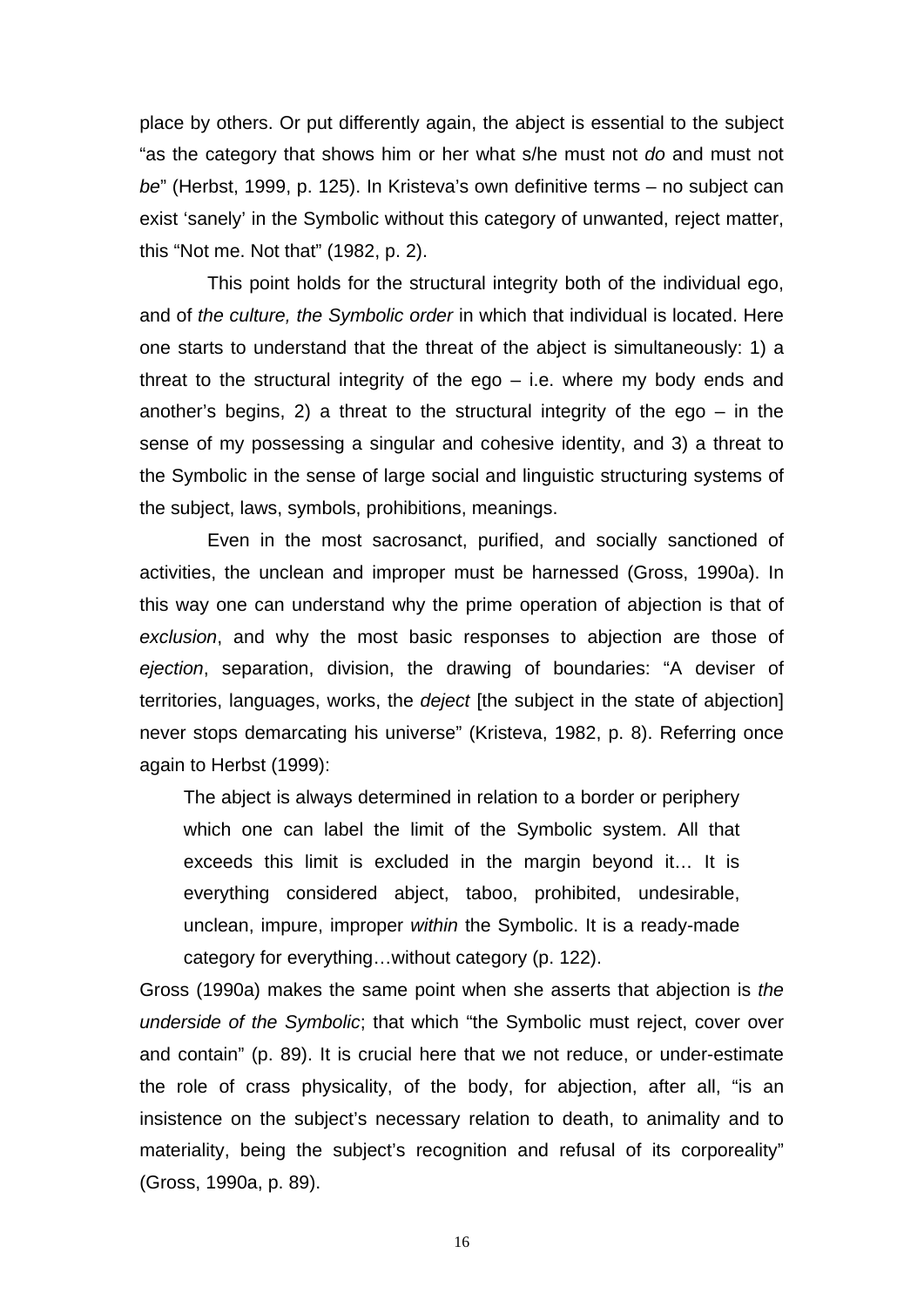In review then, the abject is that which corrupts processes of meaning and identity. It introduces moments of blockage into the flow of significatory and identificatory practices, both of which - via the subject's constitution in the Symbolic - are implicated in one another. It is important here to again emphasize that the abject's disruption of identificatory boundaries occurs at different levels, and understandably so, given that ego-integrity is as much about bodily wholeness as it is about the cohesion and structure of cultural and symbolic meaning. This point becomes clear toward the end of *Powers of Horror* where Kristeva makes reference to how the 'orb of abjection' spreads across the broad social spheres of morality, religion, politics, culture.

 One should not under-estimate the disruption of super-ego-level functioning, of abjection's role in undermining the Symbolic. This, in many ways, is its most crucial level of impact. Indeed, while there is little doubt that the abject torments the ego, the prime zone of its affect would seem to lie at *the site of a superego.* It is here, where 'an ego has merged with its master', that the affects, the tremors of the abject are felt at their most powerful. Although lying beyond the set of the ego's objects, the superego, the abject "does not cease challenging its master…it beseeches a discharge, a convulsion, a crying out" (Kristeva, 1982, p. 2). At her most succinct Kristeva puts it thusly: "[T]o each ego its object, to each superego its abject" (p. 4). The real threat of horror then is not so much that quantifiable object that vexes and frightens the ego, it is rather that anomalous thing that exerts itself upon the moral-political nerve-center of the ego, the individualized guardian of the Symbolic.

 In this sense the abject is that which eats away at the familiar explanatory or 'holding narratives' of a culture, threatening to swallow them, and with them, the speaking subject. And because it is not based in the object, or in the field of signification – indeed, it is precisely 'insignifiable' - we are left unable to prepare sufficient defences against it, either on the level of the ego, or on the level of language. The abject, in summation then, is that which dwells in opacity, beyond the parameters of signification, to destabilize, capsize and refute the laws and divisions of the Symbolic. It is that, in short, which collapses the powers of language, in both its capacity to confer, to stabilize meaning (and hence identity), and in its ability to sublimate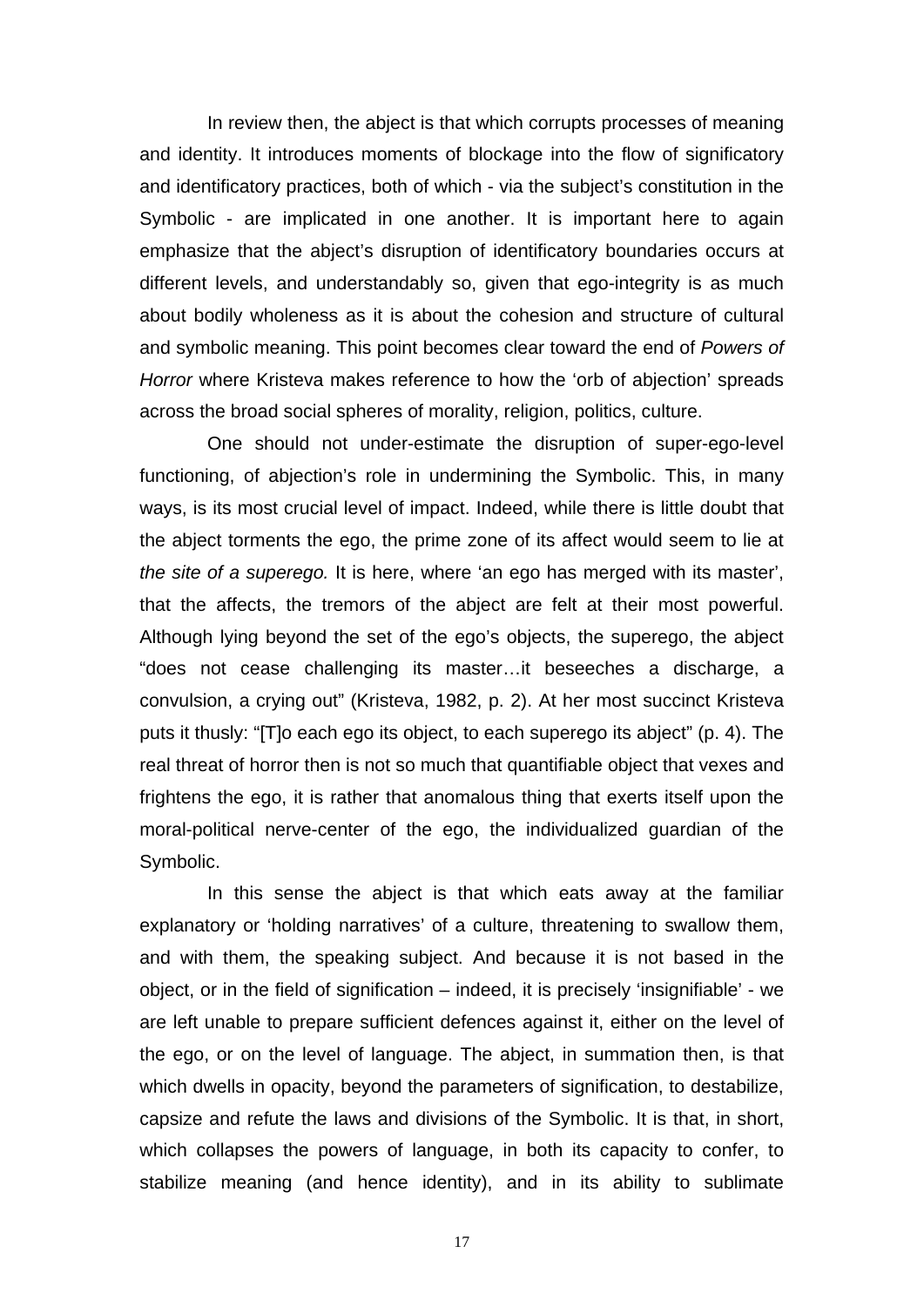unconscious threats to the order of the Symbolic. The abject, in Bryson's (1996) terms, proves resistant, it is "a density, a standing-outside of discourse…[that] which cannot…be sublimated no signifying space" (p. 219).

#### **The Real.**

-

Lacan's concept of the Real stands importantly apart from both Freud's notion of the uncanny and Kristeva's idea of abjection in that both of these concepts rely on an account of unconscious material that, in differing ways, returns.<sup>[10](#page-18-0)</sup> The notion of the Real is not grounded in the unconscious, nor does it involve the mechanism of repression. By the same token, the Real cannot be recovered during analysis. Despite this, the structural similarities across these accounts is pronounced - as will become evident as we continue – and Lacan's Real certainly compliments and furthers these theoretical explanations already offered.<sup>[11](#page-18-1)</sup>

 For the time being it profits us to focus on what the concept of the Real has *in common* with the notions of the abject and the uncanny. As is the case with both the abject and the uncanny, the near-experience, the *approach* of the Real induces powerful responses of extraordinarily disturbing affect. In this respect, Bowie (1991) describes the Real as knowable only as an experiential residue. Similarly Evans (1996) suggests that the Real is

<span id="page-18-0"></span><sup>&</sup>lt;sup>10</sup> In presenting the different theoretical strands of Freud, Kristeva and Lacan one should not bow too readily to the temptation to attempt resolve, or synthesize their differences. In fact it is necessary to emphasize that these perspectives *cannot* be reconciled in any simple way. In a forum such as this, the attempt is to appreciate both the broad parallels, and the tensions, between these theoretical positions. Indeed, they are brought together here as means of making a broader argument about the *speaking subject's constitution relative to the limits of the discursive*. The key point of contention here lies exactly with the Real, which, for Lacan, is not in any way reducible to the unconscious. Of course, much of the force of Freud's uncanny and Kristeva's abject stems from exactly this source, from the fact that these affects are exactly responses to repressed (i.e. unconscious) material that momentarily threatens to 'come undone'. Lacan's Real lies importantly outside of the unconscious, at least in as much as the unconscious is thought to be 'structured like a language'. In opposition to this, the Real is precisely that which is 'insignifiable', that which can never be made known through language.

This is not to say that the Real, like the abject, like unconscious content pressing towards expression (in the mechanism of the symptom, for instance), is *not* that which continually needs be ejected, kept at bay, sublimated in hopeful (if not futile) attempts at domestication. The Real, like the force of unconscious desire, requires exactly this kind of attention, given that it – like repressed unconscious material - is exactly a threatening and troubling force that poses a traumatizing risk to the subject. In this regard it performs much the same function as the abject, and as the unconscious material that threatens, in the experience of the uncanny, to become manifest - hence its place in this argument about what the speaking subject needs to 'set aside in order to live' within the Symbolic. 11 Obviously presenting Lacan's idea of the Real here also breaks with chronology, because Lacan, like

<span id="page-18-1"></span>Freud, had supplied a good deal of the theoretical vocabulary that Kristeva drew on in elaborating the notion of abjection.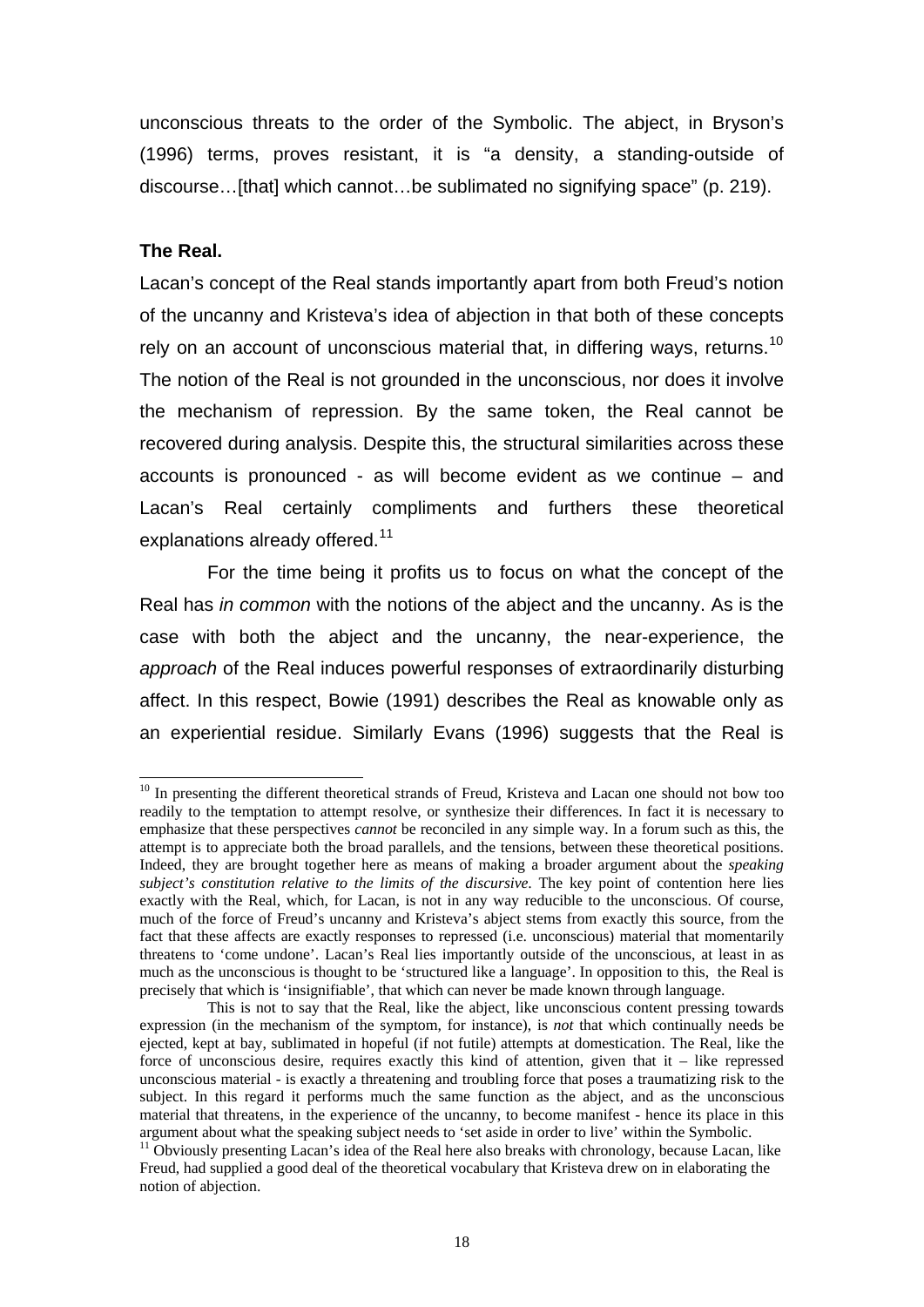virtually inseparable, in its near-apprehension, from affects of anxiety and dread.

 Lacan's Real has its origin, so Ragland-Sullivan (1992) tells us, in *the recalcitrance of nature*. In his earliest writings, Lacan describes the real as a brute, pre-Symbolic reality, which returns in the form of pronounced need, such as that of hunger. One is not here referring to an 'object' of need however; objects or symbols such as the breast, the bottle, or the mother (in this instance) would be considered by Lacan to exist within the domain of the Imaginary[12](#page-19-0), exactly as *imaginary objects*. Indeed, like Kristeva's abject and Freud's uncanny, Lacan's Real possesses no single object; it is that essential "object" which isn't an object any longer, the something that faced with which, all words cease and categories fail, the Real is hence the object of anxiety *par excellence* (Evans, 1996). Imaginary objects here are always both more and less than the Real "object":

The Real object…in and out of itself, is nothing, unconceptualized, but nonetheless an absolute…if the first Real object is the attempt to satisfy hunger, from its inception the Real bespeaks its own impossibility: of necessity each experience of hunger, because it can never finally be quelled, alternates pleasure with displeasure in acts of repetition (Ragland-Sullivan 1992, p. 375).

It is not only the recalcitrance of nature one beholds in the real: it is also the quality of a primal and seemingly insatiable need, and with it a drive to repetition. One may take the latter, in its resonance with the death-drive's mechanism of repetition-compulsion, to signal the presence – once again – of a form of deathliness. This repetitive quality is apparent in Lacan's famous formula: 'the real is that which always comes back to the same place', which provides a point of resonance with Freud's exposition of the uncanny, at least in as much as that it involves a form of *return* as an integral component.

<span id="page-19-0"></span> $12$  The Imaginary, like the Symbolic, is one of Lacan's three orders. It is the order of mirror-images, identifications and reciprocities, to paraphrase Bowie (1991). It is in this domain that

the original identificatory procedures which brought the ego into being are repeated and reinforced by the individual in his relationship with the external world of people and things…the scene of a desperate delusional attempt to be and to remain ' what one is' by gathering to oneself ever more instances of sameness, resemblance and selfreplication…[the] Imaginary…creates a bridge between inner-directed and outer-directed mental acts, and belongs as much to the objects of perception as to those internal objects for which the word is usually reserved in ordinary speech (Bowie, 1991, p. 92).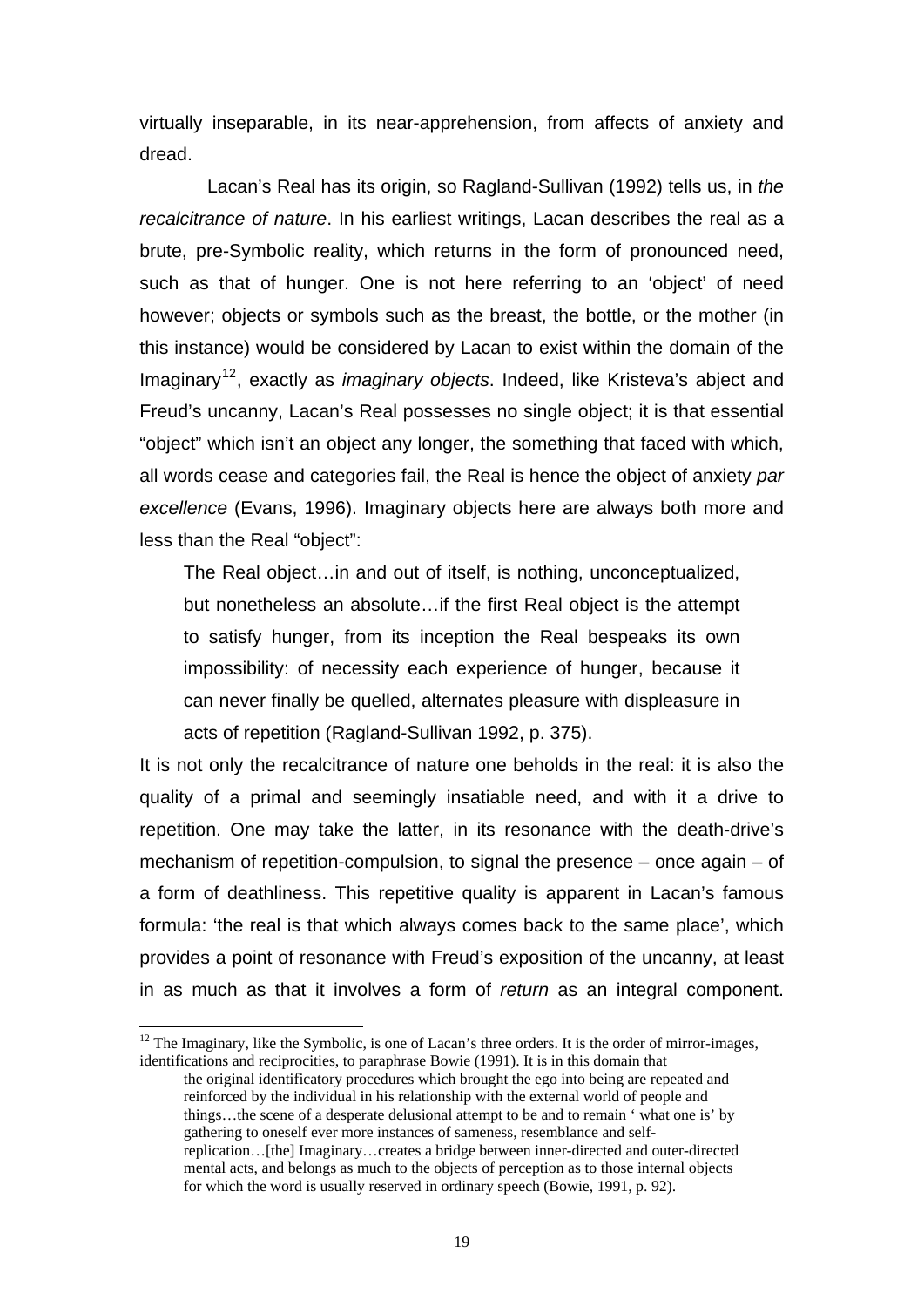Lacan's formula, moreover, is an indication of the Real's unchanging sameness, the fact, that as a kind of absolute recalcitrance, radical indeterminacy, or ontological primacy, it remains forever oblivious to history, culture, civilization, or the discursive maneuverings of human subjects. This recalcitrance, the power of this resistance to any form of symbolic mediation or representation is made abundantly clear by Lacan:

For the real does not wait, and specifically not for the subject, since it expects nothing from the world. But it is there, identical to its existence, a noise in which everything can be heard, and ready to submerge in its outbursts what the 'reality principle' constructs it under the name of the external world (Lacan, cited in Bowie, 1991, p. 131).

The real is not to be remade, to be domesticated, or to be accessed in parts; it is one single pre- and post-existing 'all' that is absolutely unmoved by the subject; it is that surface, as Bowie (1991) reminds us, "upon which human beings can never achieve purchase" (p. 95). Minsky (1996) makes a helpful contribution here, referring to the Real as "the pre-Imaginary moment of excess and impossible plenitude…lying inviolate and out of reach of all imaginary identity and the subjectivity offered by…language [and] the Symbolic order"(p. 147). More just than the idea of "impossible, superabundant plenitude", however, and this reiterating the point made above, the Real refers to "the superseding power of totality, the 'all'" (Minsky, 1996, p. 147). The 'lack of a lack', it has no boundaries, borders, divisions, or oppositions "it is a continuum of 'raw materials'"(Gross, 1990b, p. 34).

 One can hence understand how for Lacan, the Real comes close to meaning something like 'the ineffable', or 'the impossible'. Bowie an astute comment in this respect, and that is to say that the Real, as it is handled by Lacan, gives the reader an acute sense of paradox, the sense indeed of the unthinkable being thought. In the same vein – i.e. that of a stylistic comment – Bowie furthermore (1991) speaks of Lacan's ability to consistently reinvent the concept from moment to moment, to "embody the weight and recurrence that he ascribes to the Real in the ponderous repetitions of his text"(p. 102).

 Concurring with Ragland-Sullivan and Bowie, Evans (1992) points out that the Real emerges in Lacan's work "as that which is outside language and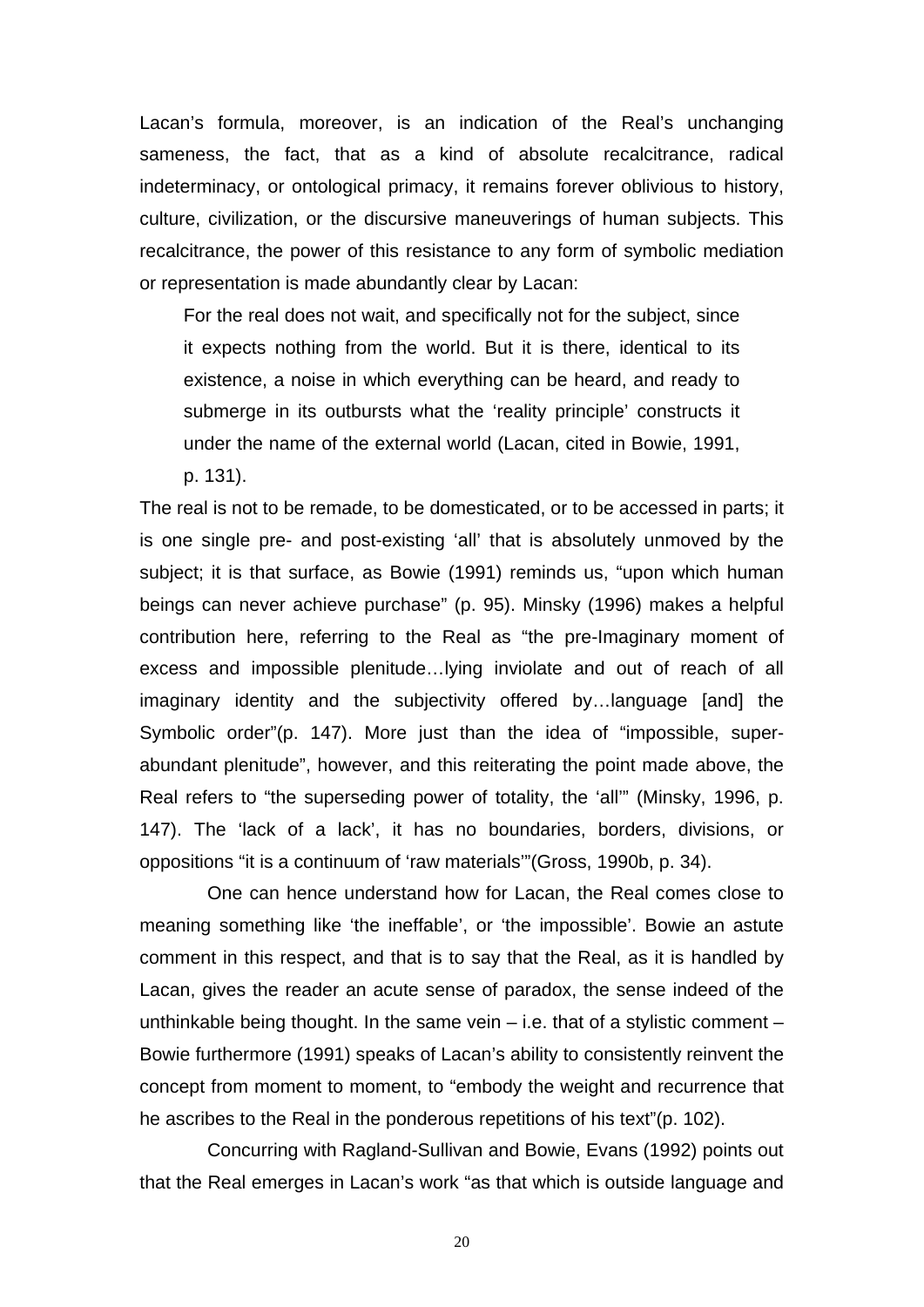inassimilable to symbolization….'that which resists symbolization absolutely'…or, again, the real is 'the domain of whatever exists outside of symbolization" (p. 160). The real is impossible to imagine, impossible to integrate into the Symbolic order, impossible to attain in any way; importantly, it is this impossibility, this pronounced resistance to symbolization, that lends the real its essentially traumatic quality (Evans, 1996). In this connection, as Bryson (1996) asserts, one can never grasp the full materiality of the body, its fleshiness, its dampness, its excess beyond signification. Here Bryson (1996) makes reference to Lacan's description of Freud's patient Irma, an example which draws strong parallels with Freud's uncanny and Kristeva's abject, at least in as much as it points to a jarringly incommensurability between corporeal and psychical dimensions of the speaking subject:

Having got the patient to open her mouth…what he sees there, these turbinate bones covered with a whitish membrane, is a horrendous sight… Everything blends in and becomes associated in this image, from the mouth to the female sex organ by way of the nose – just before or after this, Freud has his turbinate bones operated on…There's a horrendous discovery there, that of the flesh one never sees, the foundation of things, the other side of the head, of the face, the secretory glands par excellence, the flesh from which everything exudes, at the very heart of the mystery, the flesh in as much as it is suffering, is formless, in as much as its form itself is something which provokes anxiety. Spectre of anxiety, identification of anxiety, the final revelation of *you are this – You are this, which is so far from you, this which is the ultimate formlessness* (Lacan, 1988, pp 154-155).

In this brief passage Lacan touches on some of the most central themes thus far discussed. Here, in the retelling of a seemingly unmediated experience of the body, Freud confronts a radical and threatening formlessness, which both prevents distinct object separation/definition, and, by the same token, prevents language from taking a hold. The result is extreme identificatory anxiety, a near engulfment by this 'unformulable formlessness'; the paradox which cannot be permitted is that one in fact *is* this irretrievable fleshiness,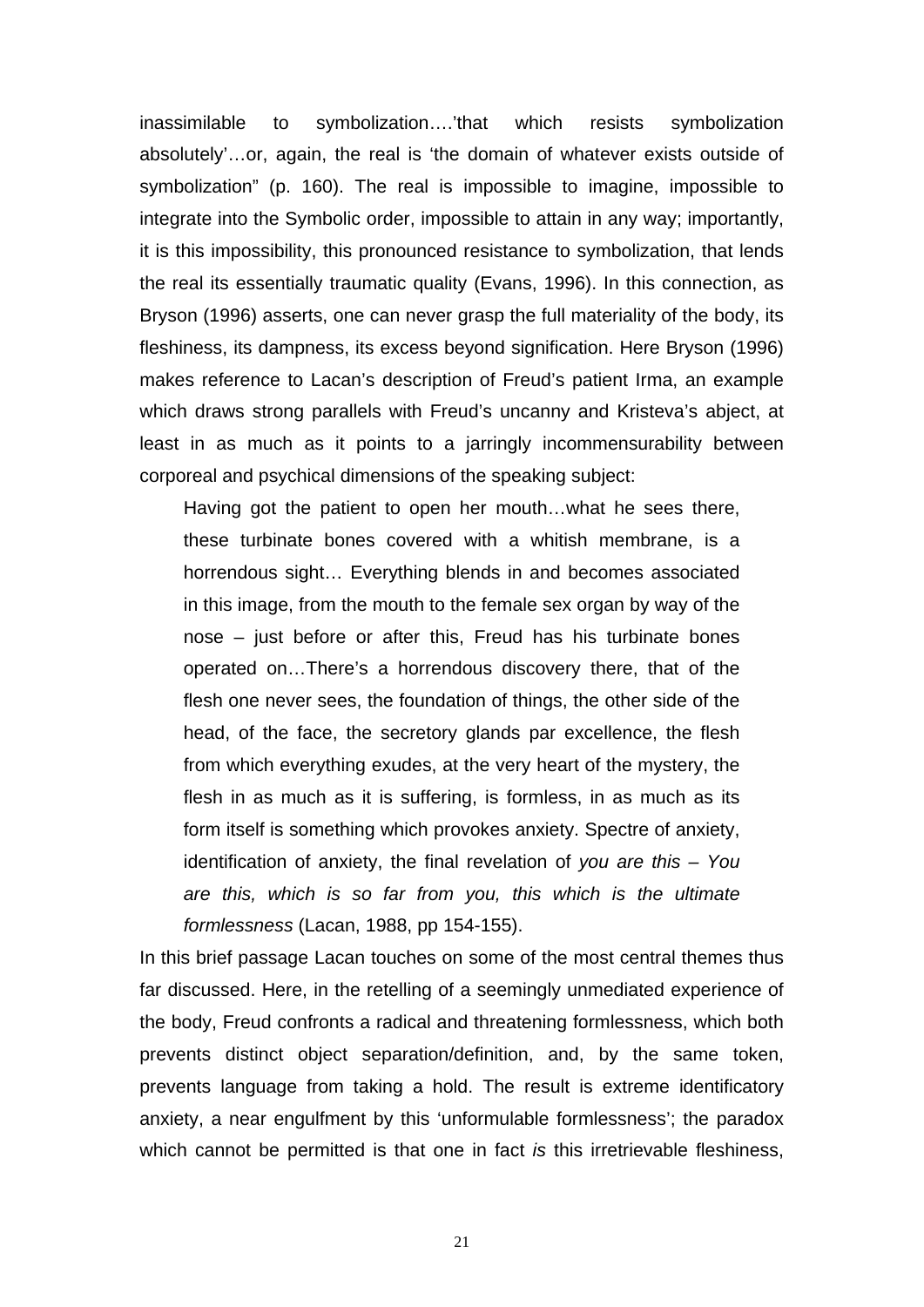this bottomless and insignifiable and crass nature, which in fact is the undeniable foundation of all things human.

 Now despite the qualities of brute physicality which have already been ascribed to it – and here one encounters some of the challenges of Lacan's ongoing reinvention of the term - the Real finds existence in the *mental* as well as the material world. (Here one is tempted to suggest that the Real's intractable materiality is only one aspect of what appears to be the more fully rounded characteristic of 'insignifiability'). Hence we are not only speaking of the materiality of actual objects, but also

The experience of trauma when we are thrown back into the baby's earliest experiences of helpless speechlessness, the state of psychosis where the controlled perceptions available in the Symbolic are rejected so that subjectivity collapses into phantasy completely, and finally death, the triumph of the Real, which puts a physical end to subjectivity and meaning (Minsky, 1996, p. 148).

Perhaps the most instructive case for our purposes here is that of trauma – a mental state as unsymbolizable, as resistant to the sublimating capacities of representation and transcription as is the base corporeality of physical objects. The traumatic event proper is always extrinsic to signification, inassimilable to the pursuit of pleasure. More than this, the traumatic event is in a sense already in-built within the primary process, or such would seem to be Lacan's implication:

At the very heart of the primary process, we see preserved the insistence of the trauma making us aware of its existence. The trauma reappears there, indeed, frequently unveiled. How can the dream, the bearer of the subject's desire, produce that which makes the trauma emerge repeatedly – if not its very face, at east the screen that shows us that it is still there behind?

Let us conclude that the reality system, however far it is developed, leaves an essential part of what belongs to the real a prisoner in the meshes of the pleasure principle (Lacan, XI, 55).

Here we detect strong similarities with Kristeva's formulation of the abject, particularly in view of the suggestion that like the domain of Semiotic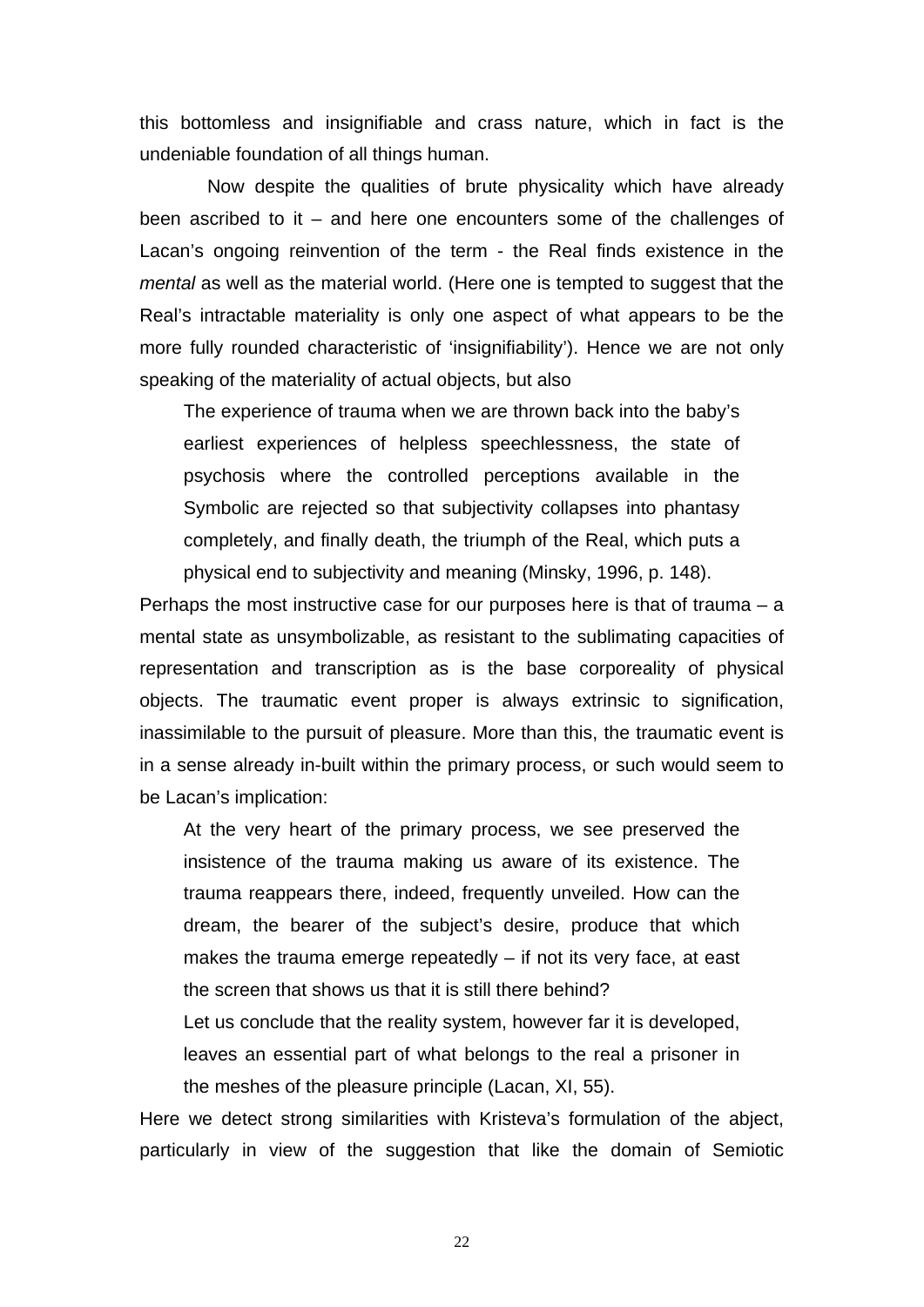experience<sup>[13](#page-23-0)</sup>, the Real is already inside, already a component part of the pleasure principle, threatening at each moment to repeat, in clarity and incisiveness, a limit of existence, a threat of dissolution, a kind of deathliness. It is "an accident that repeats an accident, an irreducible fragment…that speaks of unrecoverable loss, an encounter that is peremptory and brutal and yet one that can now never, outside of dreams, take place" (Bowie, 1991, p. 106). Bowie presents this case in an extraordinarily lucid passage:

The hard, durable traumatic residues that are caught up in the 'meshes' of the pleasure principle, or in the 'network' of signifiers, are an accidental catch  $-$  no one was fishing for them; and they cannot be put to use – no one can knit them into a net. Yet these encounters with the Real, in their obtuseness and their acuity, are essential to an understanding of the mind. They are stray events, stragglers, in which the march of an overwhelming necessity may be glimpsed. In them the mind makes contact with the limits of its power, with that which its structure cannot structure (pp. 104-105).

Here we see brought together several strands of Lacan's account: the impossibility of the Real, its antagonistic relation to signifiability and meaning, its tendency to repeat, to plague and traumatize the subject, all seem to work together here. It is the missed encounter with the Real "object", claims Evans (1996) - whose explanation is invaluable here - that presents itself in the form of trauma, *which is exactly the repeated attempt to impose meaning on that which shatters meaning and destroys representability.* Here then the failure of meaning, structure, form, cohesion, is one which seems to break the subject apart, pushing them into an unrecoverable loss and depreciation, which, in its repeated form, is trauma.

<span id="page-23-0"></span><sup>&</sup>lt;sup>13</sup> Kristeva's notion of the Semiotic is similar to the Real, at least in so far as resistance to symbolism and ontological primacy are concerned. The Real however seems a far more open-ended term "taking in the entire field of possibilities implied by the proposition of something unavailable to analysis; whereas the Semiotic refers expressely to a period of subject formation that precedes the Symbolic" (Herbst, 1999 p. 453). Further yet, and Herbst (1999) is again useful here:

Since aspects of the Semiotic, e.g., its non-differentiated disposition, can be reexperienced in the form of such feelings as those psychoanalysis describes as "oceanic", and since this disposition itself can only be articulated through signification, it does not "resist symbolization absolutely" and is therefore not as unbounded as Lacan's Real. At best, it is an element in the Real (p. 453).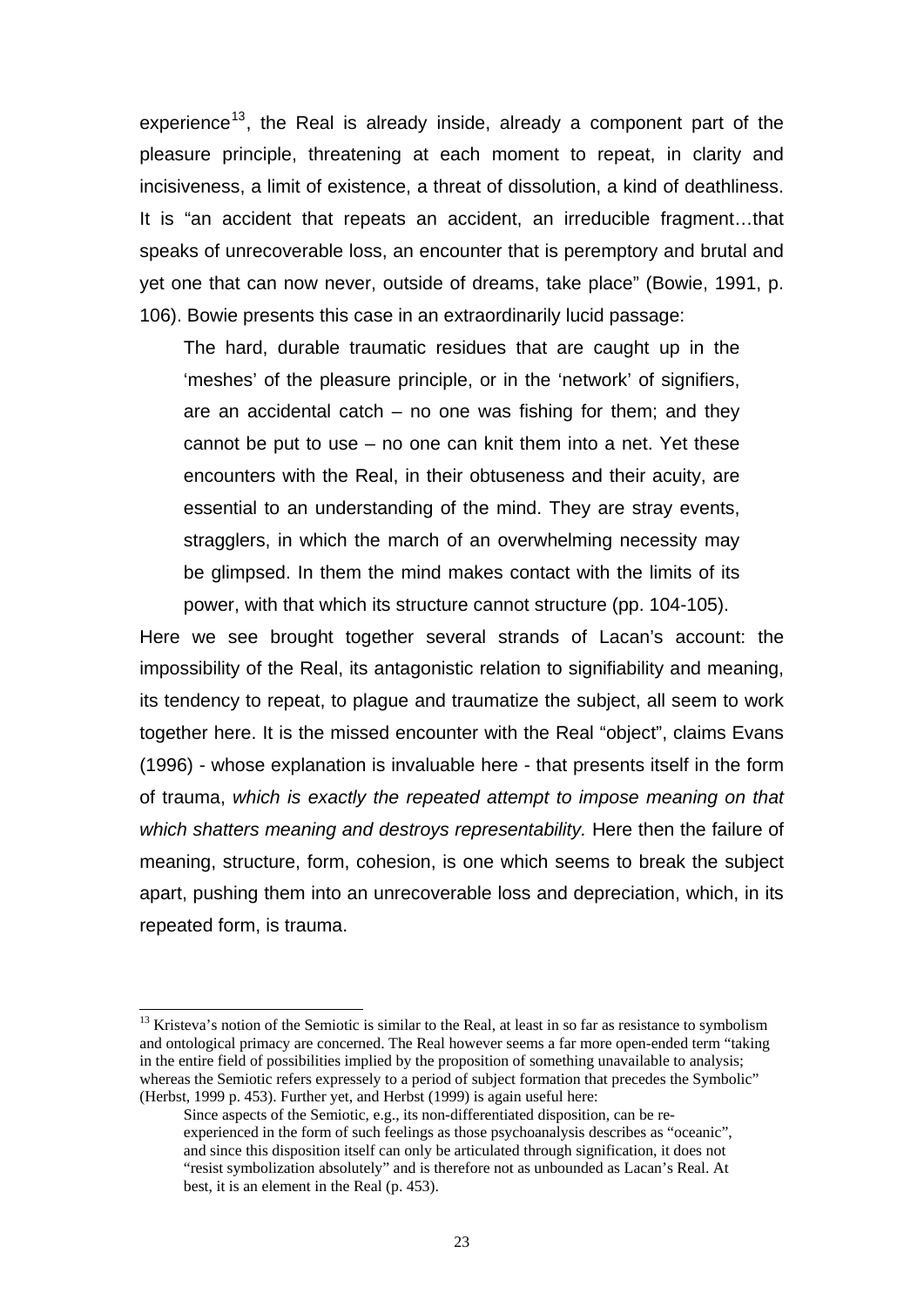One further aspect of Lacan's notion of the Real is highlighted by Benvenuto & Kennedy (1986) via the notion of *foreclosure.* The domain of the Real, in this respect, is the place of that which is outside of the subject, that which has been expelled, or more appropriately, *foreclosed* by them. Referring back to Freud's use of the term *Verwerfung*, Lacan develops his notion of foreclosure as a particularly intense form of rejection, one which rejects something *as if it did not exist.* This moreover is a form of rejection importantly distinct in its meaning and functioning from repression<sup>[14](#page-24-0)</sup>. Indeed the sense of the term that Lacan has in mind is of a 'symbolic abolition' – almost a deliberate removal of signifiability, were such a signifying capacity ever the prerogative of the subject – an abolition and expulsion outside the subject of a thing, so to speak, a consigning to the object a status of nonexistence.

 Such a foreclosure is considered to be an older, deeper and more fundamental process than repression. Moreover, such a foreclosure, much like the operation of abjection, plays an important role in the constitution of the subject. Foreclosure for Lacan is the rejection, via a powerful disaffirmation, of something as existing for the subject. Here one should point out that a primary form of affirmation is implicated by Lacan in the identificatory processes whereby a subject takes things into itself. This affirmation (*Bejahung*) involves a positive judgment of attributes, and requires a 'taking in' and symbolizing – an introduction into the Symbolic Order of that thing. Foreclosure, by contrast, "cuts short any symbolization, is opposed to the primary *Bejahung*, and constitutes what is expelled" (Benvenuto & Kennedy, 1986, p. 152). Put in more straightforward terms: "what does not come to light in the Symbolic Order appears in the Real, the realm outside of the subject, for instance as a hallucination" (Lacan, 1977, p. 388).

<span id="page-24-0"></span><sup>&</sup>lt;sup>14</sup> Benvenuto & Kennedy (1986) quote Leclaire to great effect here in distinguishing between neurotic repression and psychotic foreclosure:

If we imagine common experience to be like a tissue…a piece of material made up of…threads, we could say that repression would figure in it as a rent or a tear, which nonetheless could still be repaired; while foreclosure would figure in it as a gap…due to weaving itself, a *primal hole* which would *never again be able to find its substance since it would never have been anything other than the substance of a hole*, and could only be filled, and even then imperfectly, by a patch…(Leclaire, cited in Benvenuto & Kennedy, 1986, p. 153).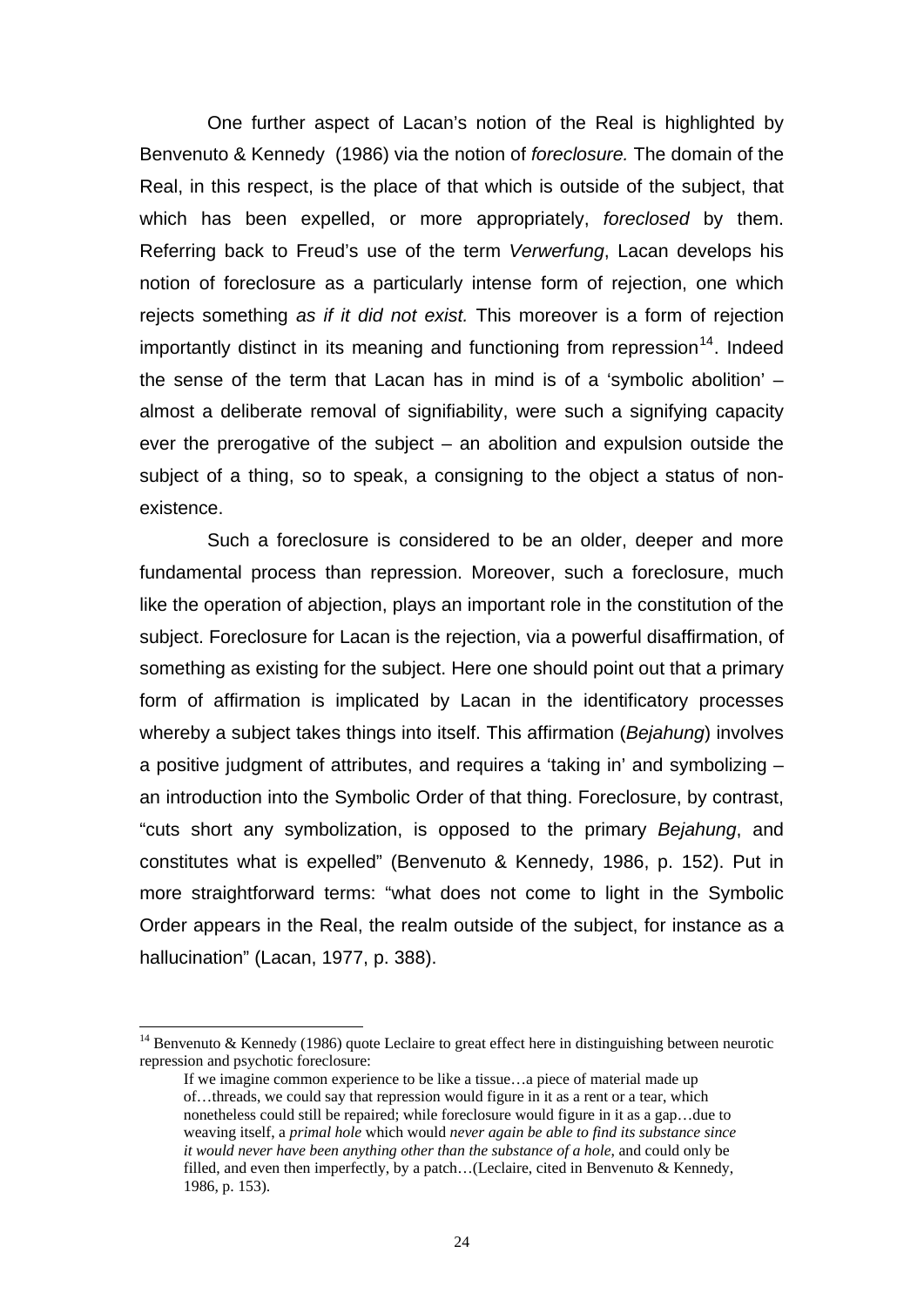Lacan makes ample reference, in this connection, to a series of hallucinatory/dream moments in Freud, one of which is the famous 'Father can't you see I'm burning' dream scene in *The Interpretation of Dreams.*  Another is the Wolf Man's experience of 'unspeakable terror' when he imagines cutting through his little finger to the point where it is 'hanging on only by its skin'. This particular example, which as it turns out is entirely imagined, re-evokes a moment of unsymbolizable castration anxiety for the Wolf Man. (Freud of course gives pride of place to such moments of castration anxiety in his account of the uncanny). This is a hallucination of the Real by virtue of the fact that it remains, or points to, a 'hole' in the Symbolic Order, it is that which exists outside the subject; it is that, to reiterate, in Benvenuto & Kennedy's (1986) terms, which has been expelled, *foreclosed* by the subject.

 Here again we encounter the notion that the speaking subject's registration into the Symbolic Order - their entry into culture, language and social structure - requires, as a matter of irreconcilable necessity, an unfailing, consistent, and perhaps somewhat *desperate* rejection of that 'entire world which falls irretrievably outside the signifying dimension'. What Lacan is effectively doing here, is retrieving an aspect of the Freudian unconscious, i.e. namely that aspect of it which remains unassimilable to language<sup>[15](#page-25-0)</sup>. It is important that this aspect of the Freudian unconscious be acknowledged, not only because it is routinely insisted upon by Freud, but because it is a quality which clearly does not hold in the terms of a Lacanian unconscious taken to be structured like a language. One might speculate that the Real is the concept that Lacan enlists to do the work that aspects of the Freudian formulation of the unconscious had managed previously. Put differently, it is the designation for that threatening, ontologically unformulable and potentially subversive space which challenges or refutes the subject in its categorization as body, ego, and superego.

<span id="page-25-0"></span><sup>&</sup>lt;sup>15</sup> Bowie's (1991) representation of this issue – of the posited insignifiability of the unconscious in Freud - is instructive:

Whether the unconscious is thought of as the domain of the fundamental drives, or as a dynamically maintained repository of memories…inadmissible to consciousness, Freud does not want…speech, or even a ghostly premonition of speech, to penetrate 'down' into it….The bodily processes whereby instinctual force is accumulated and discharged [remain]…protected from the encroachments of culture…the drives [are]…silent,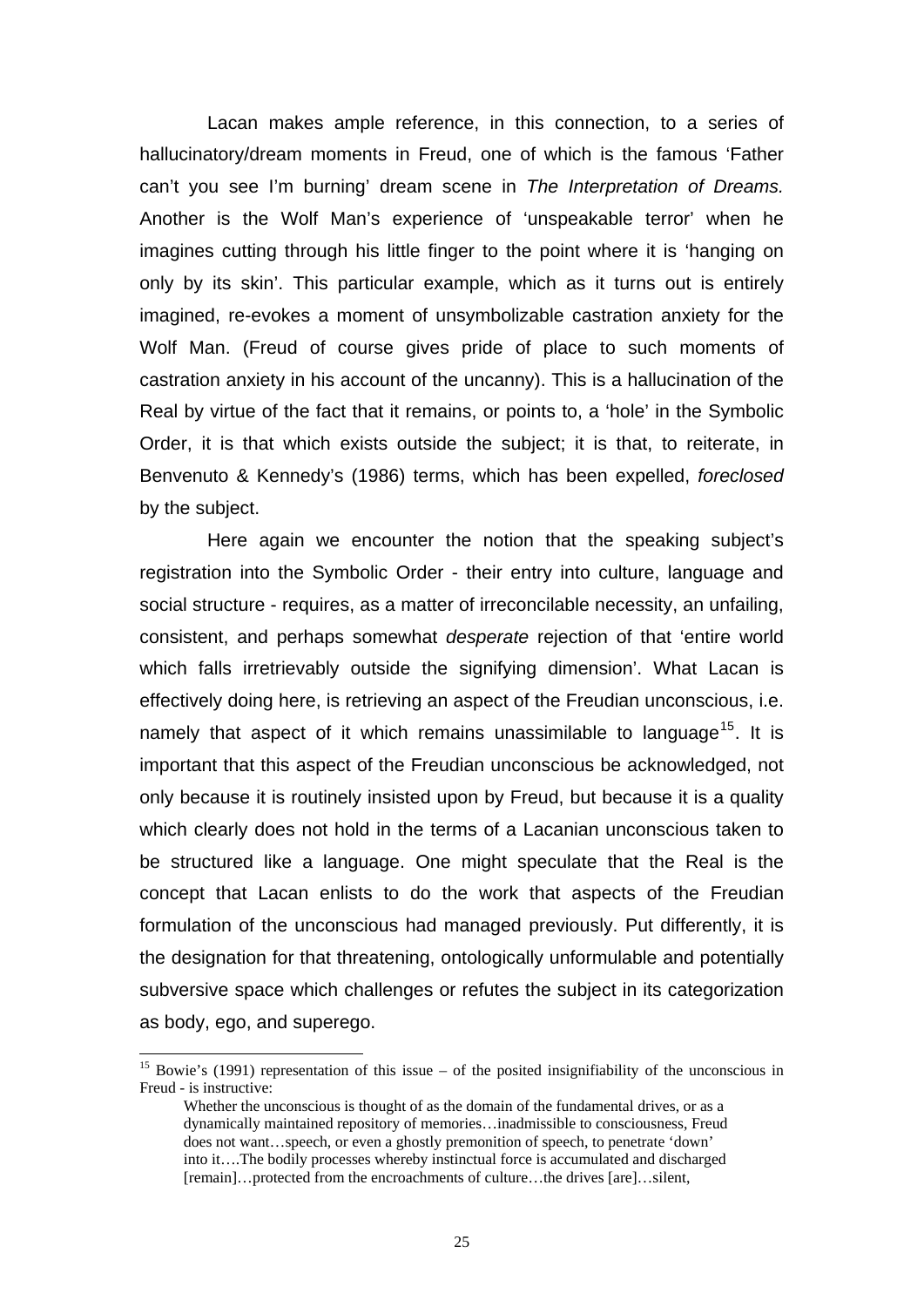Clearly this is a domain of experience that psychoanalysis needs to account for, be it in the theoretical terms of the uncanny, the abject, or the Real. Likewise, the rejecting mechanism integral to it, whether one frames it in the terms of primal or secondary repression, the dynamics of abjection, or within the technical notion of foreclosure, is vital – a setting aside in order to live – to explaining what the speaking subject and the order of the Symbolic must continually eject in order to attain coherence, system, structure.

#### **The 'other side of language': the limits of signification.**

The preceding discussion yields a number of lines of implication regarding the role and limits of signification in and for the speaking subject. The first such point concerns the limited horizon of signifiability, and features, as perhaps its central protagonist, the body. It is on the basis of this hard kernel of experience, this point of nature's unyielding and seemingly violent recalcitrance (violent at least in the sense of the traumatic repetitions of the Real), that we are able to deduce an entire ontological order that resists representation. Bryson (1996) makes this point perfectly:

the body is exactly the place where something falls out of the signifying order – or cannot get inside it. At once residue and resistance, it becomes that which cannot be symbolized: the site, in fact, of the [R]eal…The body is everything that cannot be turned into representation (p. 219).

It is for this reason, continues Bryson (1996), that the body is in fact never directly recognizable. If, in fact, we were to picture this body-outsidediscourse, it would never resemble a body at all "since the body as-asresemblance is precisely that into which it may not be converted" (1996, p. 220). Even depictions of the body in abjection only approximate what is at stake here, "substituting the mere forms of the horrible for what is essentially incommensurate with form, is *informe*" (p. 220). Like language, visual representation can only find analogues and comparants for this body: it is *like* this or that. Further yet

At the edges of representation or behind it hovers a body you will

 $\overline{a}$ 

inscrutable, unavailable to mere talk (pp. 52-53).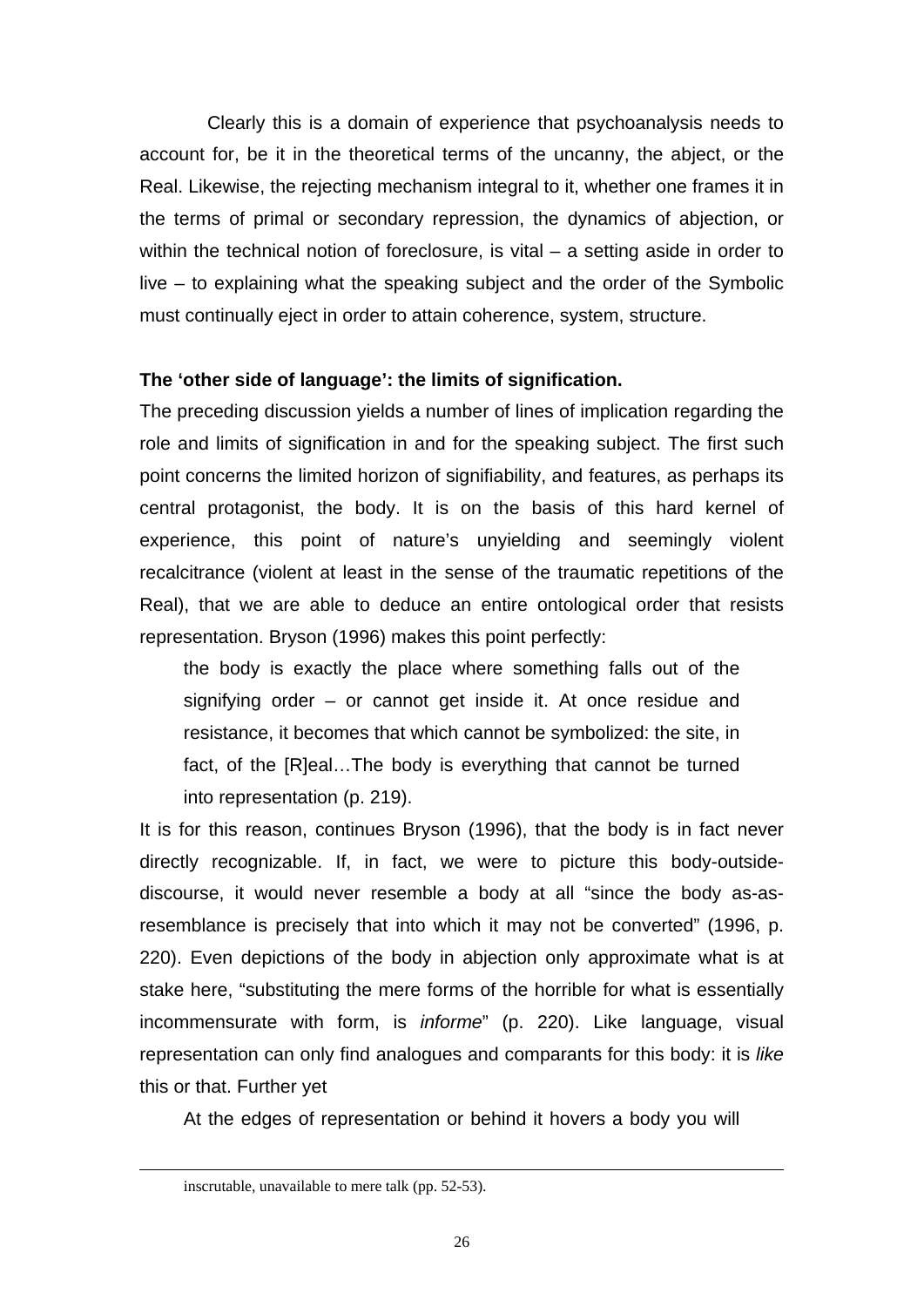know about only because these inadequate stand-ins, which are there simply to mark a limit or boundary to representation, are able to conjure up a penumbra of something lying beyond representability (Bryson, 1996, p. 220).

Of course, as suggested above, it is not just the body we are speaking of here, although the body does seem to provide *the* paradigmatic example. Beyond it though, as Bowie (1991) tells us of Lacan's Real: "There exists a world which falls entirely and irretrievably outside the signifying dimension" (p. 94). It is this domain, of nausea, incommensurability and seeming ontological formlessness (or absolute and ungraspable ontological primacy) – that is felt, symptomatically induced, one might say, in that particular order of affects that we have been here investigating.

We find here something like an absolute rival to representation. As opposed to an extreme constructionist position  $-$  i.e. if something exists at all, it exists in and for representation - this domain is one which simply cannot be grasped by the significatory apparatus. It is a domain 'knowable' to us only in as much as it introduces something akin to significatory blindspots into discourse, or, in Bryson's (1996) terms, a 'penumbra' which indicates that discourse-as-sight cannot quite detect this region or bring it into focus. Yet, continuing his metaphor, "insofar as the spectator has the sense that sight is not able to comfortably scan the penumbra (the gaze bouncing off of the image like an arrow hitting a shield), a certain nausea arises that unmistakably announces the advent of the Real" (p. 220). Importantly, these visual affects are not due to the fact that the image shows this or that horrible thing. The image's content, Bryson (1996) suggests, is only a momentary obstacle to discourse, since as soon as the discourses of horror move in on their target, they at once neutralize it and absorb it back inside the repertoire of the conventions. On the contrary, "the object of horror…shown in the picture will always be inadequate to the affective charge it carries with it: the horror is never in the representation, but around it, like a glow or a scent" (p. 220).

This is to speak of the already virtual – the already *mediated* - quality of what we take to be (in the non-Lacanian sense) the real. As has been established, we are always at an arm's length distance from our own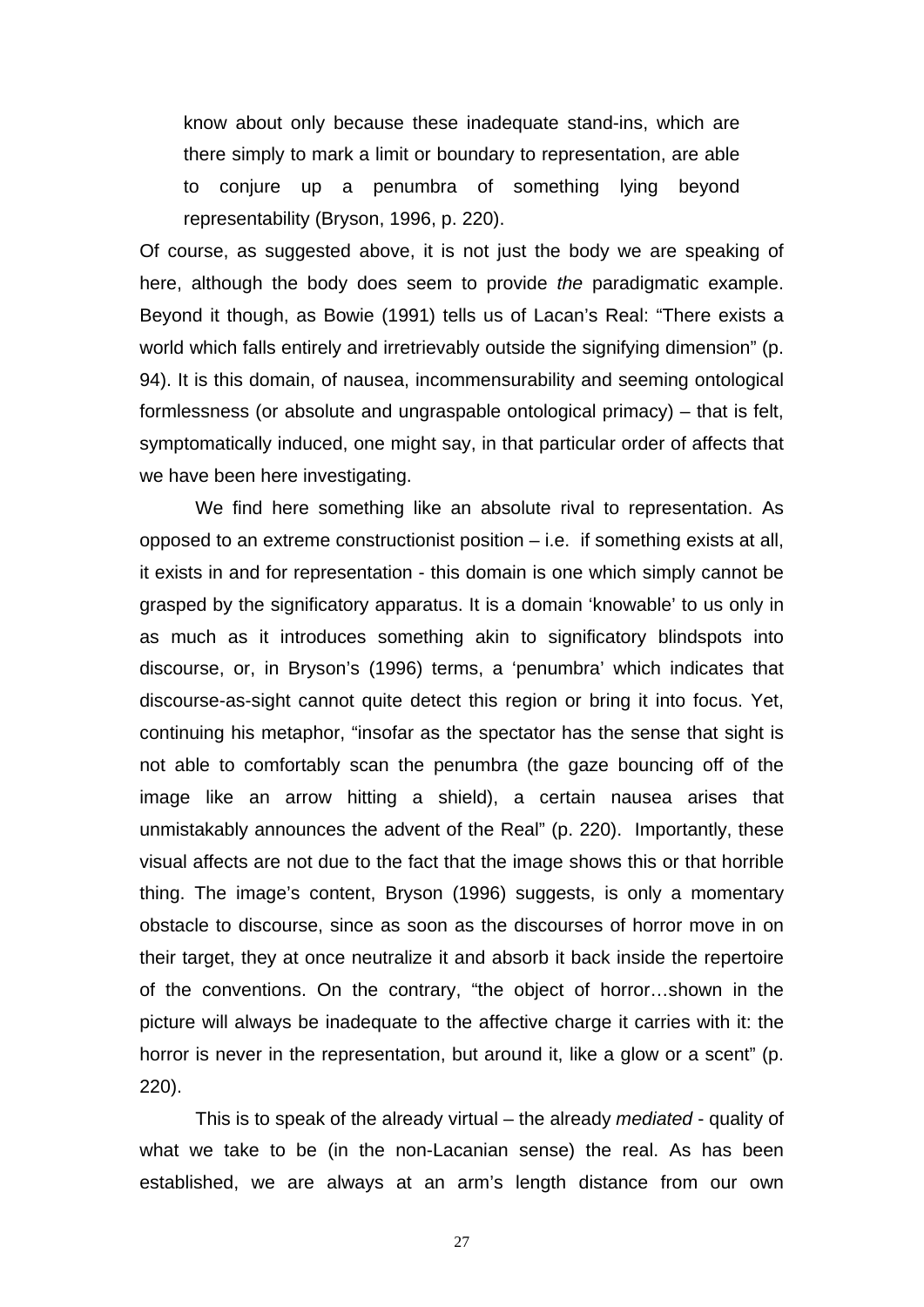corporeality. Rather than being the beneficiaries of a pre-made match between psyche and body, we are confronted with a kind of 'corporeal suit' that we need *psychically* take on. As such, one exists - in as much as one exists in the Symbolic at all  $-$  as an outsider within one's own body, in a constant state of alienation from the indeterminate fleshiness of our own bodily matter. Failures of language and signification around the 'hard nucleus of the Real' that is the body are exactly symptomatic of this 'not at homeness'. Furthermore, it is the anxious tremor of this near-realization (of one's alienation from one's own body) that we appear to confront in moments of the uncanny, the abject and the Real. Freud's developmental narrative of the zoning of the body is one way of emphasizing this detached and virtual experiential state, as is Lacan's reference to autoscopy, imagined anatomies, phantom limbs, dismemberment phantasies, and so on. Zizek makes exactly this point with reference to the supposed bodily detachment of cyberspace. It is through such experiences of cyberspace that we may come to realize that there is no such thing as an immediate material body, *nor was there ever:*

[O]ur bodily self-experience [is]…always-already that of an imaginary constituted entity…One is tempted to risk the hypothesis that it is precisely psychoanalytic theory which was the first to touch on this key question: is not the Freudian eroticized body, sustained by libido, organized around erogenous zones, precisely the nonanimalistic, non-biological body? (Zizek, 2001, p. 55).

Where does this lead us? The suggestion here, plainly put, is that the domain of bodily experience, much like *the domain of conscious experience as a whole* – as psychoanalysis has been telling us from its inception – has been that of prior mediations all along. More radically though, the upshot of *this* is that the domain of signification *itself* has been that of prior mediations all along. To make this point it is helpful to emphasize the link attaching bodily to ego integrity, and ego integrity to superego and hence Symbolic integrity, as has been articulated above. In each case the cohesion, the *systemic functioning,* of the entity in question is predicated exactly upon a kind of prior mediation, a kind of distortion, a mythical closure, completeness, directness, that makes it – be it body, ego or superego - *seem* whole and structurally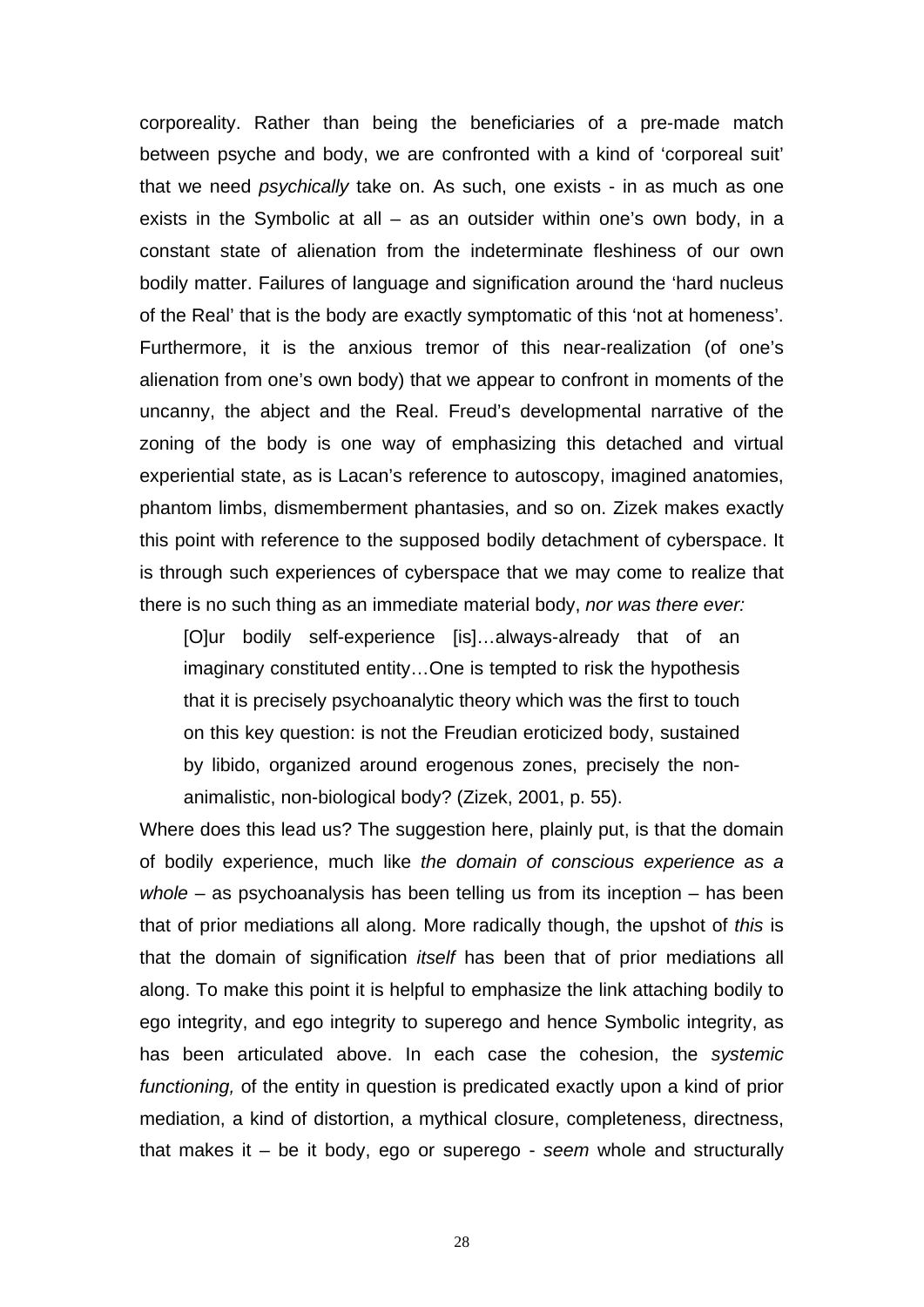sound, despite the fact that it conceals, at its basis, a *constitutive* weakness.[16](#page-29-0) 

This weakness is a kind of 'foundational hollow', a flaw so integral that it threatens to collapse its entire system, should it be revealed. Each of these systems needs to continually keep something at bay so as to protect itself. They need mitigate and defend against a subversive force which threatens to undo them, and they need to do so as a matter of absolute urgency, because a failure to do so would precipitate a near-total functional collapse. It is here that we find the violent actions of ejection and demarcartion, the desperate bid to affirm or maintain self (body, ego, Symbolic system) at the expense of what is *abjected*. Here too we are able to trace a whole series of representational substitutes, stand-ins, replacements, distortions - in the terms of classical psychoanalysis, displacements, condensations - whose job is to contain and where possible domesticate this corrupting force. And in each case that threatening force, which is always already a part of the system - hence the *constituitive* role of the abject, the *return* of the repressed, the inbuilt role of the traumatic Real *within* the primary process - is nature in an unadulterated and pure state, be it in the guise of the recalcitrant fleshiness of the body, the primal desires and instincts of the unconscious, or the ontological primacy of the Real that cannot be sublimated into signifiable form. Furthermore, the over-arching fear which unites each of these particular ontological anxieties is that of *the ultimate suspension of form* – that of death itself.

It is important that we re-emphasize here the logic of distorted reflection, of disguised or 'stand-in' forms of representation. The formal similarity we evidence here, in the problem that unconscious ideation poses for consciousness, that the abject poses for the ego/super-ego, and that the domain of the Real poses for signification, *does* call for an interpretative analytics. This, of course, is exactly the objective upon which psychoanalysis, as clinical and critical system, has been predicated. Psychoanalysis has as its goal exactly this project, of interpreting the irrational rationality of such mediating and self-protecting forms of representation. What one has to bear in mind here is that it is not only the substance of *conscious experience* – like

<span id="page-29-0"></span><sup>&</sup>lt;sup>16</sup> A working knowledge of Lacan's mirror-stage is useful here, especially in as much as it illuminates the body image as an illusory and deceptive yet nonetheless enabling gestalt of physiological and psychological completeness and unity.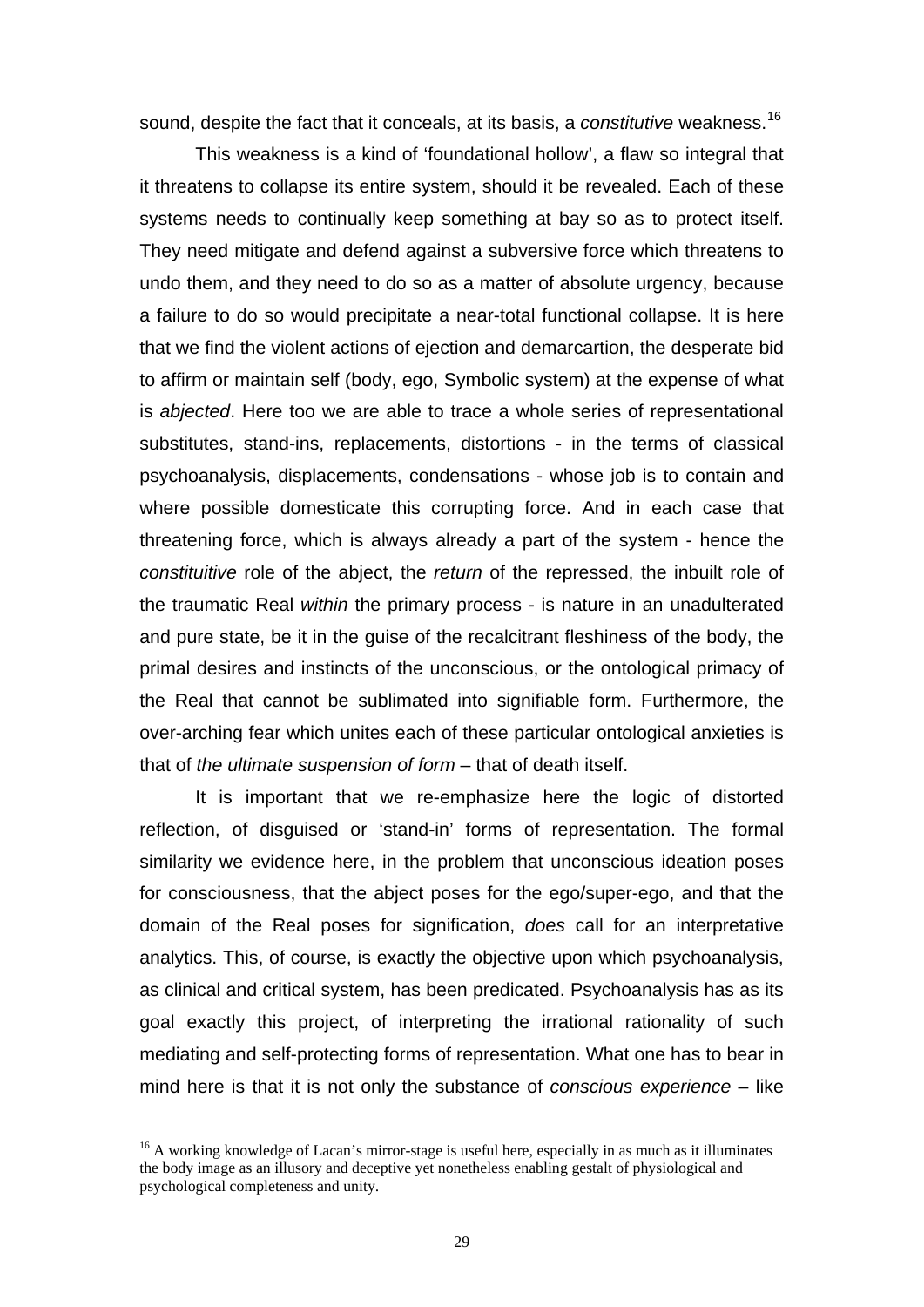that of the apprehension of one's own body – that is fundamentally based on distortion, replacements, analogues. *It is also the entire field of signification itself.* This is not simply to make the obvious point that signifiers are formally different from signifieds, that some degree of artifice or arbitrariness is necessary in signification, by virtue of the fact that to speak of a dog, for instance, is to use an acoustic image of it and not it itself. This, it would seem, is to make a point about *what signification keeps at bay in order to make itself possible as a coherent and functional.* To reiterate, it is not simply a problem of conversion that we are speaking of here – the fact that word-presentations and thing-presentations are different in form to one another. It is rather of a desperate kind of separation, ejection, *disavowal* even, or *foreclosure,* on the part of signification *of the territory of the Real*, which, as kind of ontological primacy, as 'unwordable' experience of pure formlessness, would threaten to dissolve the Symbolic altogether.

The threat posed to consciousness by unconsciousness, to the ego/superego by the abject, *is -* at the risk of repetition - that posed to signification by the order of Real. The Real, like the memorable image evoked by Bryson (1996), of a magnet held up to the surface of a television screen, is able to cause the entire system of meaning and law that is the Symbolic, like the electronic image, to buckle, to collapse completely.

#### **Conclusion.**

The argument above has suggested that concerns with the body and signification are indicative of broader ontological issues regarding the limits of possibility of/for the speaking subject and signification as a whole. Indeed, the mediated and distanced experience of the body seems precisely symptomatic of a far larger category of conflict. The case of the body and signification is particularly instructive in that it indicates the extent to which each of these (that is, the body and signification) function as predetermined 'rivals', as kind of 'first guards' of opposed ontological orders. The confrontation of these two rivals occurs at exactly the frontier that divides nature from culture, i.e. at that boundary-area, that abrasive and conflictual articulation-point, so fundamental to psychoanalysis, which produces what is most definitive of human experience. It is this condition, it hardly needs emphasizing - *the limiting of*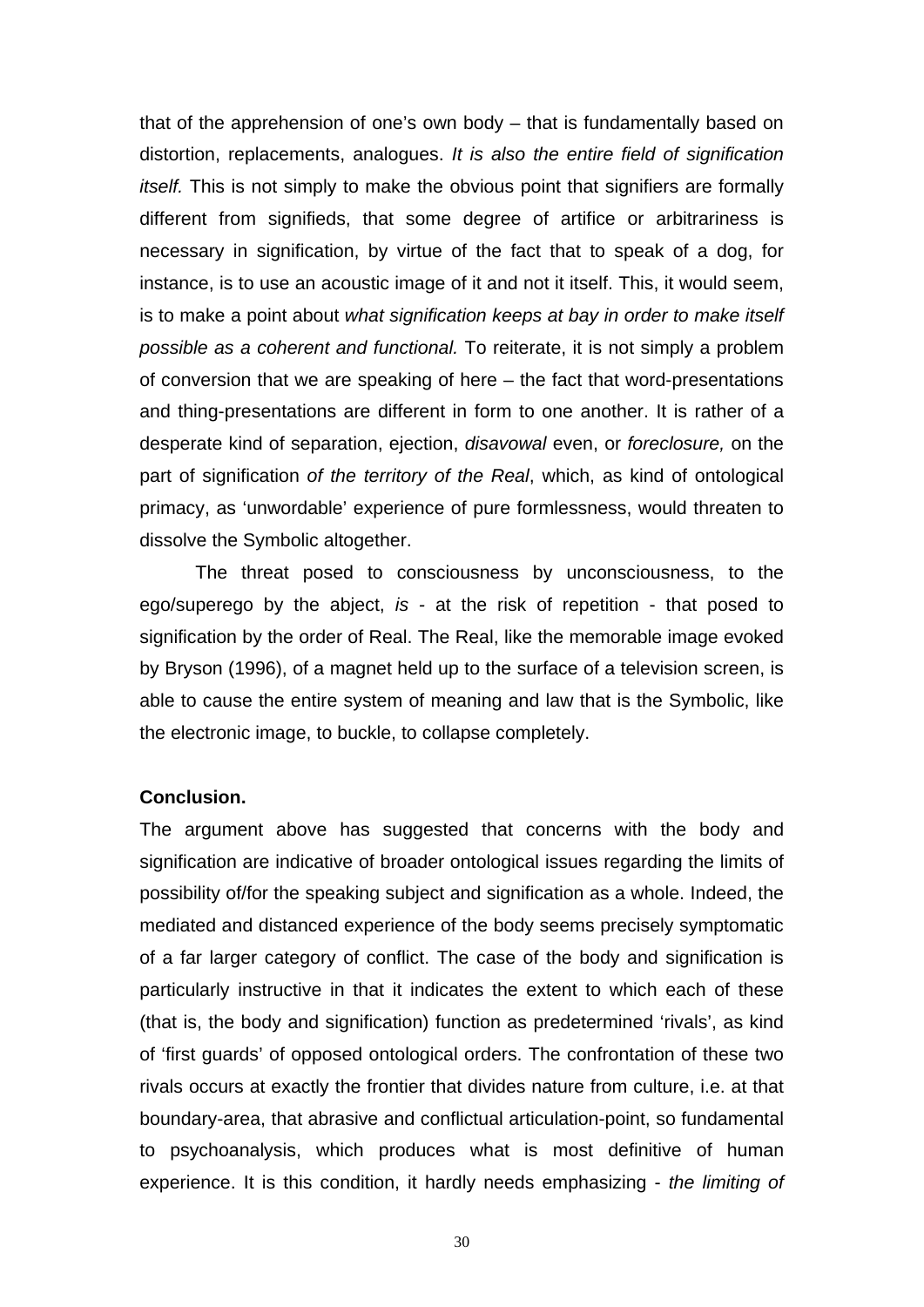*nature by culture* - which makes the speaking subject, and signification, ort more generally yet, the Symbolic order itself, possible.

However, as has become evident, this limiting comes at a price, that of the continued threat of nature's return. This dividing line is, as it were, the price we pay to exist as rational, cultural beings. So by the same token that culture may limit nature, so nature may limit culture, that which anchors the intelligibility of our discourse, that which, bluntly put, makes signification possible in the first place. Put somewhat differently, it is the nature of this particular articulation, this division, this ontological separation between nature and culture, which underlies both the conditions of possibility for the speaking subject, *and their conditions of impossibility*. In more categorical terms: just as it is the limitation of nature by culture which determines the conditions of possibility for the speaking subject and signification, so it is the limitation of culture by nature which determines the conditions of impossibility for the speaking subject and signification.

Indeed, given the primacy of this division, it is not surprising that language, or more accurately, that signification and hence discourse - as forerunners and bases of culture and the Symbolic - should collapse precisely when nature is at its most ascendant. Those moments when we experience something akin to the incursion of the Real, the horror of abjection, or the uncanny return of the repressed, those moments concur exactly with a breakdown in signifying exchange precisely because they are coterminous with the threatened subversion of my coherence as body, ego and cultural being.<sup>[17](#page-31-0)</sup>

#### **References.**

Benvenuto, B. & Kennedy, R. (1986). *The works of Jacques Lacan an introduction*. Free Association Press: London.

Bowie, M. (1991). *Lacan*. Fontana: London.

Bryson, N. (1996). House of wax. In R. Krauss (Ed.) *Cindy Sherman 1975- 1993.* New York: Rizzoli, pp. 216-223.

<span id="page-31-0"></span><sup>&</sup>lt;sup>17</sup> One should not forget, in this respect, how fundamental Lacan, for example, takes language to be in the constitution of the human subject: "If one has to define the moment at which man becomes human, we can say that it is the moment when, however little it be, he enters the Symbolic relation"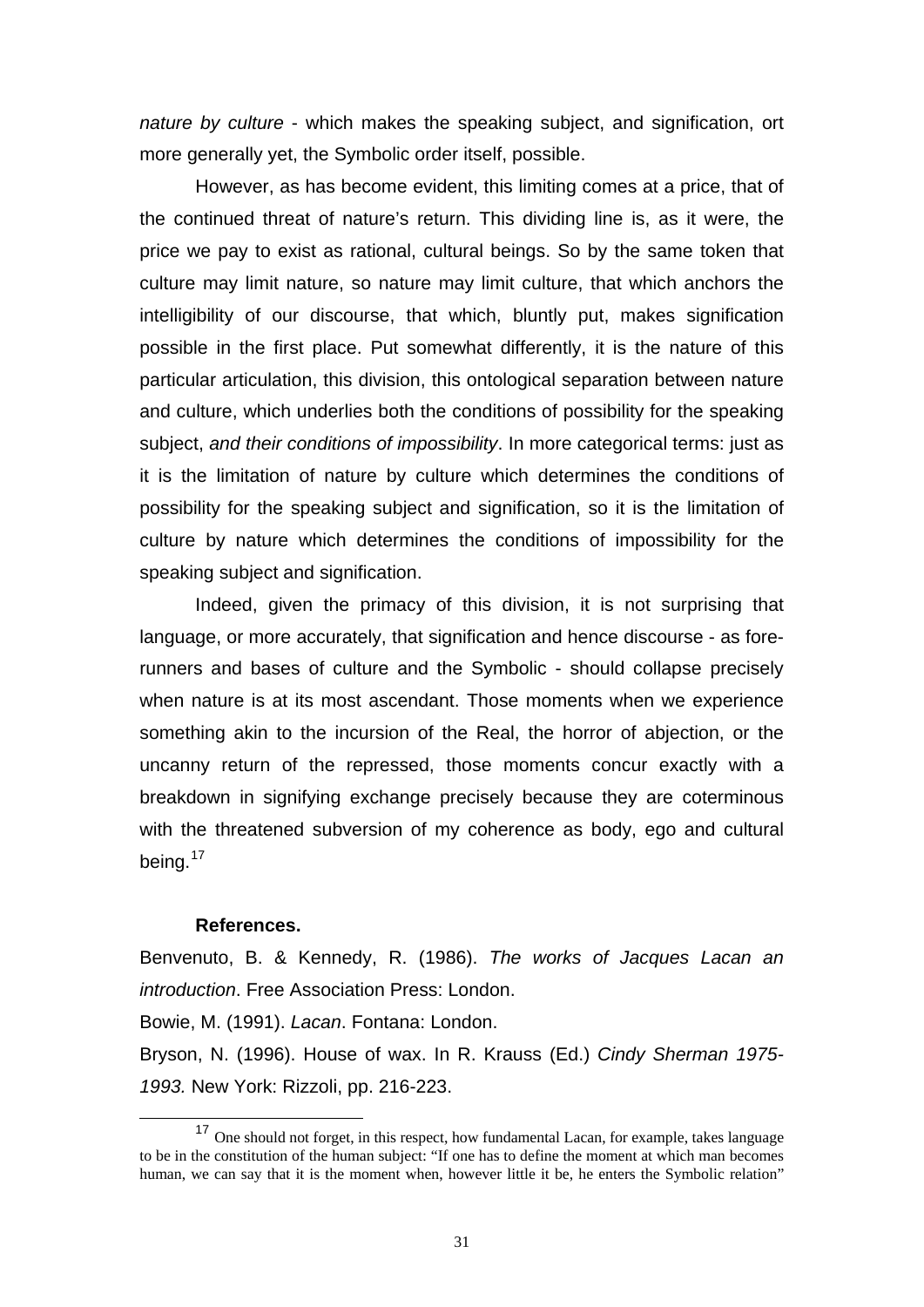Chisholm, C. (1992). The uncanny. In E. Wright (Ed.) *Feminism and psychoanalysis: A critical dictionary.* London: Routledge, pp. 436-440.

Elliot, A. (1992). *Social theory and psychoanalysis in transition: Self and society from Freud to Kristeva.* Oxford & Cambridge: Blackwell.

Evans, D. (1996). *An introductory dictionary of Lacanian psychoanalysis.* London & New York. Routledge.

Freud, S. (1966). Standard edition of the complete psychological works of *Sigmund Freud*. (Ed). J. Strachey. London: Hogarth.

Gross, E. (1990a). The body of signification. In J. Fletcher & A. Benjamin (Eds). *Abjection, melancholia and love: The work of Julia Kristeva.* London: Routledge, pp. 80-103.

Gross, E. (1990b). *Jacques Lacan: A feminist introduction.* London & New York: Routledge.

Herbst, M. (1999). *Goya's grotesque: Abjection in* Los Capriochos, De Sastres de la Guerra, *and* Los Disparates. Unpublished PhD thesis. Johannesburg: University of the Witwatersrand.

Kristeva, J. (1982). *Powers of horror: An essay on abjection.* New York: Columbia University Press.

Lacan, J. (1977). *Ecrits.* New York & London: Norton and Company.

Lacan, J. (1979). *The four fundamental concepts of psychoanalysis.* London: Penguin.

Lacan, J. (1988). *The seminar of Jacques Lacan: Book II the ego in Freud's theory and in the technique of psychoanalysis 1954-1955.* (Ed.) Miller, J. Trans. S. Tomaselli. Cambridge: Cambridge University Press.

Macey, D. (2000). *The Penguin dictionary of critical theory.* London: Penguin Books.

Minsky, R. (1996). *Psychoanalysis and gender*. London & New York: Routledge.

Ragland-Sullivan, E. (1992). The real. In E. Wright (Ed.) *Feminism and psychoanalysis: A critical dictionary.* London: Routledge, pp. 374-377.

#### (Lacan, I, 178).

 $\overline{a}$